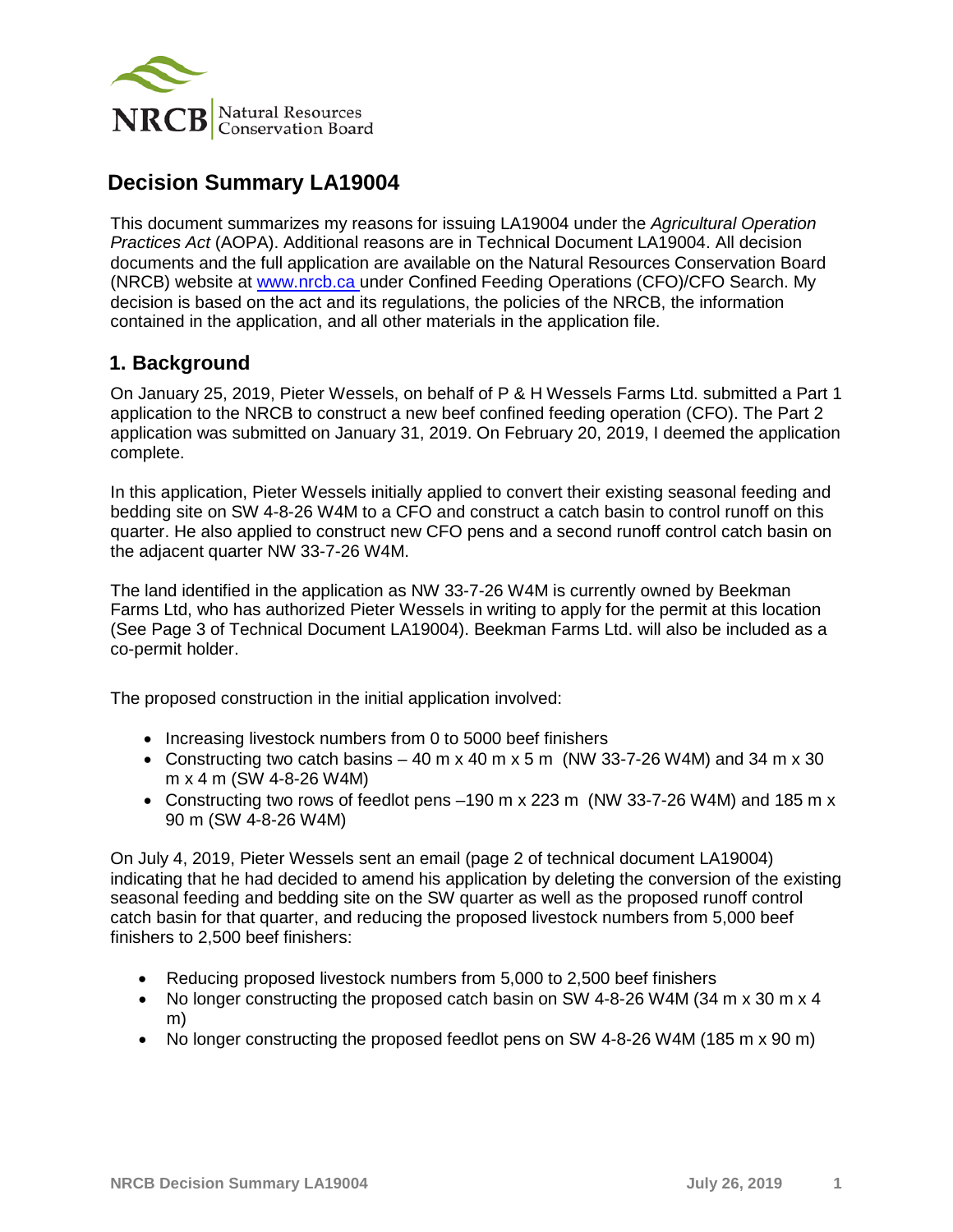This decision was reached by the applicant after he identified unexpected logistical issues at the proposed CFO location on SW- 4-8-26 W4M. Pieter Wessels stated that they will continue to use the existing pens on SW 4 -8 26 W4M as a seasonal feeding and bedding site. Because this area will be used as a seasonal feeding and bedding site, which does not require an AOPA permit, it will not be considered part of this application. The applicant is reminded that they are required to operate the adjacent seasonal feeding and bedding site in accordance with the NRCB's Operational Policy 2015-2 *Distinguishing Between Confined Feeding Operations and Seasonal Feeding and Bedding Sites (for Cattle Operations)*, as well as AOPA regulations pertaining to manure management and storage.

Application LA19004 has now been revised and consists of developing a new CFO on NW 33-7- 26 W4M including:

- Increasing livestock numbers from 0 to 2500 beef finishers
- Constructing a synthetically lined catch basin– 40 m x 40 m x 5 m
- Constructing feedlot pens –190 m x 223 m (total area)

Under AOPA, this type of application requires an approval. (This is one of several types of "permits" issued under AOPA. For an explanation of the different types and when each one applies, see [www.nrcb.ca.](http://www.nrcb.ca/))

#### **a. Location**

The proposed CFO is located at NW 33-7-26-W4M in the Municipal District of Willow Creek, roughly 13 km southwest of Fort Macleod. The terrain is undulating and slopes slightly to the north towards an ephemeral drainage.

## **2. Notices to affected parties**

Under section 19 of AOPA, the NRCB is required to notify (or direct the applicant to notify) all parties that are "affected" by an approval application. Section 5 of AOPA's Part 2 Matters Regulation defines "affected parties" as:

- the municipality where the CFO is or is to be located
- any other municipality whose boundary is within a specified distance from the CFO, depending on the size of the CFO
- all individuals who own or reside on land within a specified distance from the CFO, depending on the size of the CFO

For this application, the distance is 1.5 miles. That was the distance used to provide notice (the NRCB refers to this distance as the "affected party radius.") based on the original animal numbers proposed by the applicant (5,000 beef finishers). That distance is the same for 2,500 beef finishers. This means that the affected party radius has not changed with the change in animal numbers.

Municipalities that are affected parties are defined by the act to be "directly affected" and are entitled to provide evidence and written submissions. The Municipal District of Willow Creek is an affected party (and therefore also a directly affected party) because the proposed facilities are located within its boundaries.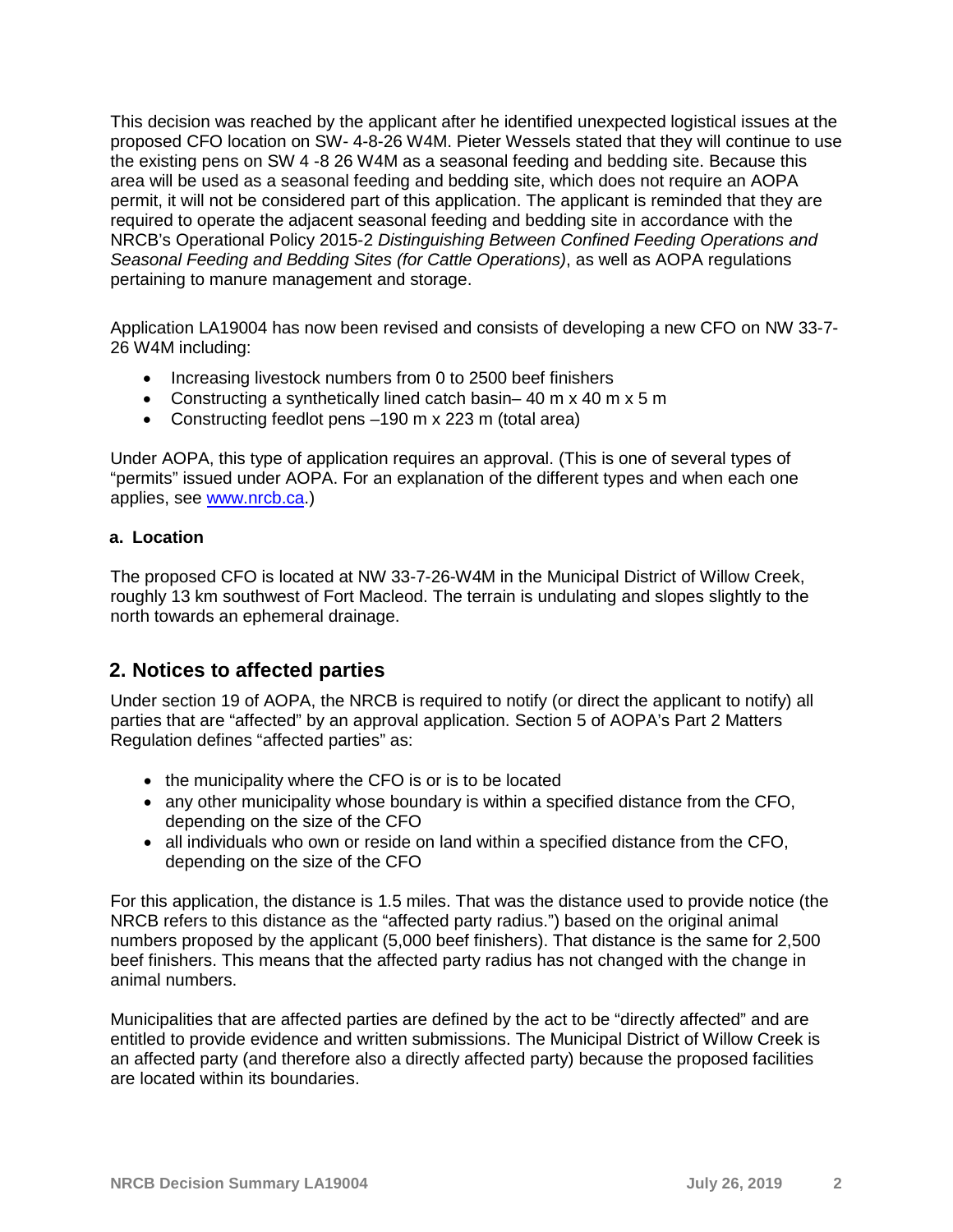All other parties who receive notice of the application may request to be considered "directly affected." Under NRCB policy, all individuals who own or reside on land within the affected party radius are presumed to be "directly affected" if they submit a written response to the notice within the prescribed timeline. See NRCB Operational Policy 2016-7: *Approvals*, part 6.2.

Under section 20 of the act, all directly affected parties are entitled to a reasonable opportunity to provide evidence and written submissions regarding the application.

All directly affected parties are also entitled to request an NRCB board review of the approval officer's decision on the approval application.

The NRCB published notice of the application in the Macleod Gazette on February 20, 2019 and posted the full application on the NRCB website for public viewing. The NRCB also emailed referral letters and a copy of the complete application to the Municipal District of Willow Creek, Alberta Health Services (AHS), Alberta Environment and Parks (EP), and Alberta Transportation. A total of 40 courtesy letters were sent to people identified by the Municipal District of Willow Creek as owning or residing on land within the affected party radius. Renotification of the amended application following the applicant's reduction in the scope of the application and livestock numbers was not carried out. All parties who submitted statements related to the application will receive copies of this decision.

## **3. Responses from the municipality and referral agencies**

I received responses from the M.D of Willow Creek, AEP, AHS, and Alberta Transportation.

Ms. Cindy Chisholm, manager of planning and development with the Municipal District of Willow Creek, provided a written response on behalf of the Municipal District As noted in section 2, the Municipal District is a directly affected party. Ms. Chisholm stated that the application is consistent with the Municipal District's municipal development plan. In her response, Ms. Chisholm also stated that the Willow Creek Municipal Planning Commission requests that the NRCB gives consideration to all comments and concerns from the neighbouring landowners before making a decision. All statements of concern submitted within the deadline and in the manner indicated in the notice are addressed in Appendices B and C.

Ms. Leah Olsen, a development/planning technologist provided a written response on behalf of Alberta Transportation. Ms. Olsen stated that Alberta Transportation did not have any concerns with the proposed CFO and an Alberta Transportation permit is not required.

Mr. Jeff Gutsell, a hydrogeologist, provided a written response on behalf of AEP. In his response Mr. Gutsell stated that AEP has concerns with water allocation, use of unlicensed water sources, and the potential for groundwater contamination from the proposed catch basin and feedlot pens. These concerns are discussed in Appendix B.

Mr. Mike Swystun, an executive officer and public health inspector provided a written response on behalf of AHS. In his response Mr. Swystun stated that AHS has concerns with the proposed CFO relating to potential groundwater contamination, water allocation, and dust. Those concerns are discussed in Appendix B.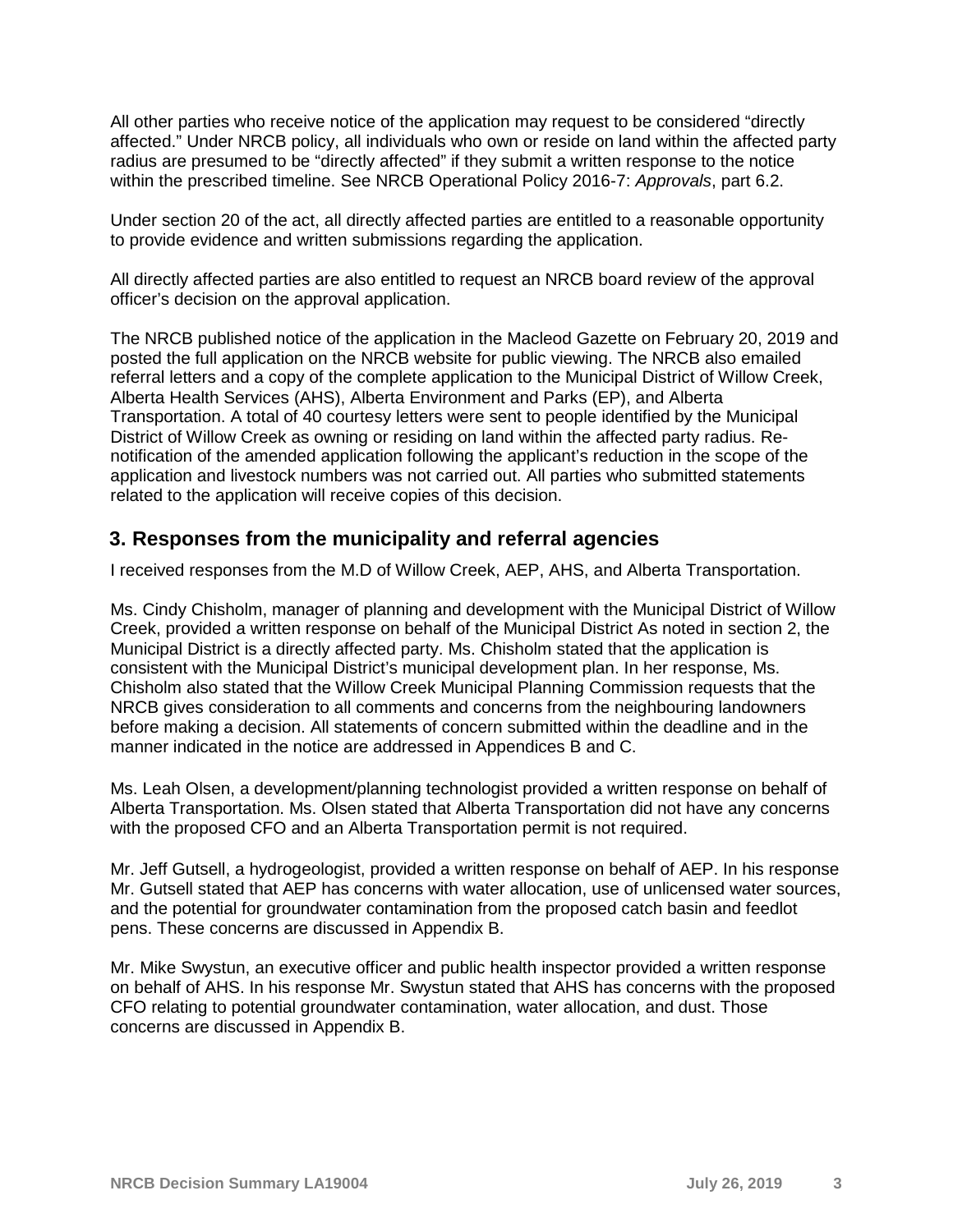## **4. Responses from other directly affected parties**

The NRCB received 10 responses from 20 individuals. However, one of these submissions, provided by two individuals (Marlin and Donna Friesen) was received after the submission deadline in the notice. The e-mailed response did not include a request for a time extension or any justification as to why it was submitted late. Therefore I will not consider their response in my decision.

The 18 individuals who responded to the application notice within the deadline own or reside on land within the "affected party radius," as specified in section 5(c) of the Agricultural Operation, Part 2 Matters Regulation. For this reason, and because they submitted a response within the deadline, they are presumed to be directly affected. These individuals are:

- Stasha Donahue NW 28-7-26 W4M
- Edith Evans N  $\frac{1}{2}$  34-7-26 W4M
- Kelly and Peg Donahue Section 8-8-26 W4M, NW 5-8-26 W4M
- Wendy and John McKinnon Section 27-7-26 W4M
- Mark and Ali Meech SE 32-7-26 W4M
- Stan, Jean, Bill and Wanda McNab Section 3-8-26 W4M, Section 2-8-26 W4M, Section 11-8-26 W4M, ¾ 10-8-26 W4M, NW 34-8-26 W4M, N ½ 35-8-26 W4M
- Robert Rippin and Niesje Vanden Dool SW 33-7-26 W4M
- Jadon and Jana Sharrat SE 33-7-26 W4M
- Frank Wesley and Joy Hurlburt SE 4-8-26 W4M

These directly affected parties raised concerns relating to the following:

- Adequate water supply
- Odour, air quality, soil quality
- Noxious Weeds
- Surface water drainage controls
- Catch basin construction design and materials
- Groundwater monitoring
- Fire hazard
- Groundwater quality
- Surface water
- Property values
- Road use and traffic
- Cumulative effects
- Dead animal disposal
- Animal welfare and containment
- Potential for change to a hog operation
- Manure application and land base for manure application
- Record keeping for manure spreading
- Adequacy of borehole drilling and permeability testing procedures
- Adequacy of information contained in application
- Adequacy of natural liner and whether the soil profile is appropriate for the feedlot pens
- Pen maintenance and manure buildup
- Confusion regarding increase in animal numbers
- Availability of information regarding catch basin capacity and water quality to landowners potentially impacted by any ground or surface water contamination that may occur
- Testing of water quality prior to and following issuance of a permit
- Enforcement of AOPA regulations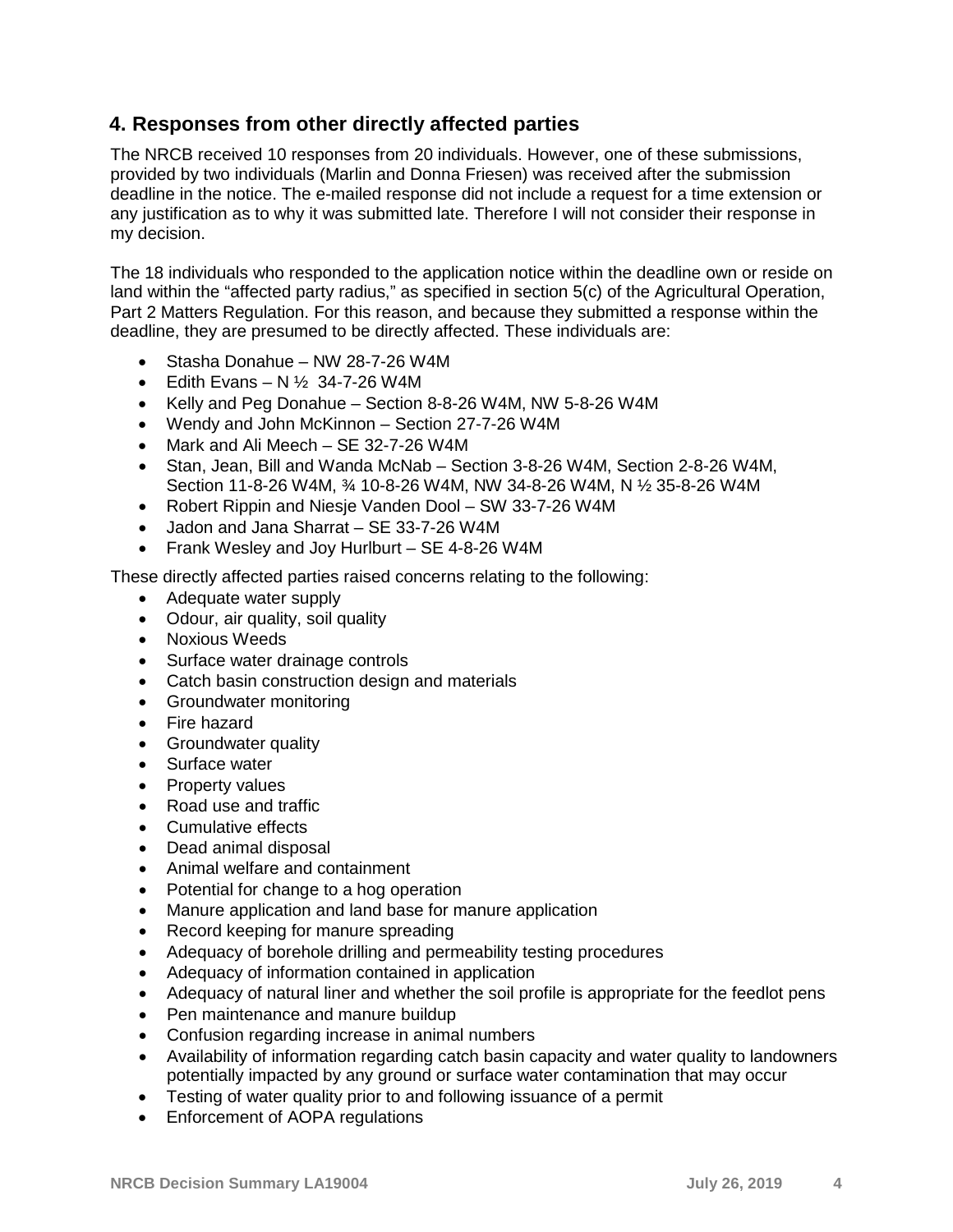These concerns are addressed in Appendix C. In addition, runoff and groundwater concerns are addressed in approval conditions listed in section D and also discussed in Appendices B and C, below.

## **5. Environmental risk screening of proposed facilities**

As part of my review of this application, I assessed the risk to surface water and groundwater posed by the CFO's proposed manure storage facilities. I used the NRCB's environmental risk screening tool for this purpose (see NRCB Operational Policy 2016-7: *Approvals*, part 8.13). The tool provides for a numeric scoring of risks, which can fall within either a low, moderate, or high risk range. (A complete description of this tool is available under CFO/Guides on the NRCB website at [www.nrcb.ca.](http://www.nrcb.ca/))

Under the screening tool, all of the CFO's proposed facilities pose a low potential risk to groundwater and surface water.

## **6. Other factors considered**

The application meets all relevant AOPA requirements, with the terms and conditions summarized in part 7.<sup>[1](#page-4-0)</sup>

In addition, the proposed CFO is consistent with the land use provisions of the Municipal District of Willow Creek's municipal development plan and land use bylaw. (See Appendix A for a more detailed discussion of the district's planning requirements.)

With respect to the act's technical requirements, the proposed CFO:

- Meets the required AOPA setbacks from all nearby residences (AOPA setbacks are known as the "minimum distance separation" requirements, or MDS)
- Meets the required AOPA setbacks from springs, wells and common bodies of water
- Has sufficient means to control surface runoff of manure
- Meets AOPA's nutrient management requirements regarding the land application of manure
- Meets AOPA groundwater protection requirements for the design of floors and liners of manure storage facilities

As required by section 4(1) of the South Saskatchewan Regional Plan (SSRP), I considered that document's Strategic Plan and Implementation Plan and determined that the application is consistent with that plan. In addition, there are no notices or orders under the Regulatory Details portion of the SSRP that apply to this application.

In addition, I assessed the effects of the proposed CFO on the environment. Consistent with NRCB policy, I presumed that these effects are acceptable because the application meets all of AOPA's technical requirements I considered the concerns expressed by referral agencies and directly affected parties, and I concluded that their concerns are addressed (see Appendices B and C). I also determined that the application's effects on the economy and community are acceptable, and that the proposed CFO is an appropriate use of land. Under NRCB policy, these

<span id="page-4-0"></span>1. For a summary of these requirements, please see the [2008 AOPA Reference Guide,](http://www1.agric.gov.ab.ca/$department/deptdocs.nsf/all/epw5592) available on the NRCB website at [www.nrcb.ca/about/documents.](http://www.nrcb.ca/about/documents)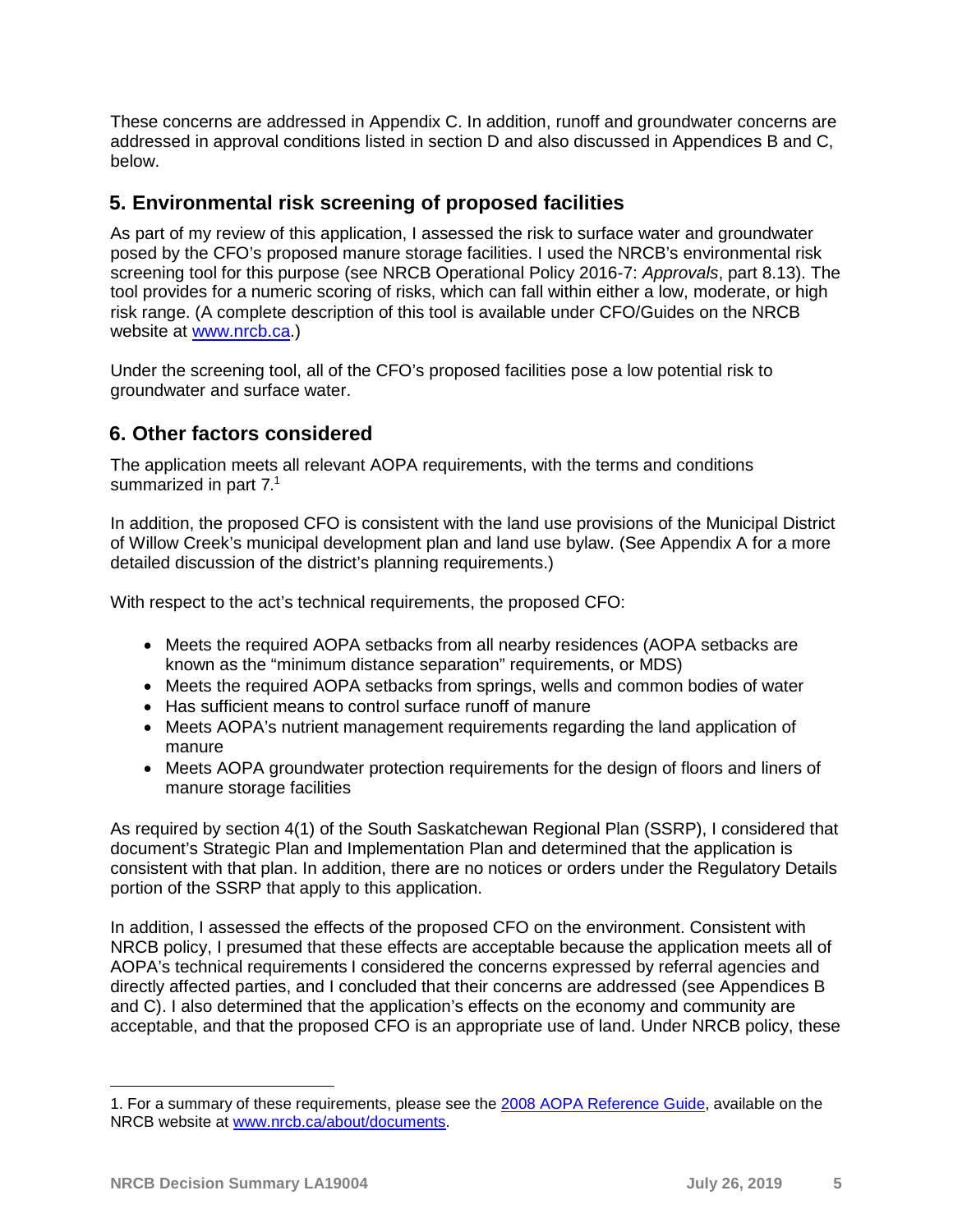determinations are based on the application's consistency with the municipal development plan and land use bylaw. (See NRCB Operational Policy 2016-7: *Approvals*, part 8.7.3.)

## **7. Terms and conditions**

Approval LA19004 specifies the new permitted livestock capacity as 2500 beef finishers and permits the construction of feedlot pens and a catch basin.

Approval LA19004 also contains terms that the NRCB generally includes in all AOPA approvals, including terms stating that the permit holder must follow AOPA requirements and must adhere to the project descriptions in their application and accompanying materials.

In addition to the terms described above, approval LA19004 includes conditions that:

- Set a deadline of November 30, 2022 for the approved construction to be completed
- Require a leakage detection system for the catch basin due to the presence of coarsegrained soils dispersed throughout the site
- Require submission of an engineer's completion report to confirm the location, depth below grade, and size of the synthetically lined catch basin, and to confirm that the liner and leakage detection system was installed in accordance with the manufacturer's requirements
- Require leakage detection reporting to the NRCB
- Require the NRCB to be notified immediately if leachate is detected or the synthetic liner is damaged
- Prohibit P & H Wessels Farms Ltd. from placing manure or livestock in the feedlot pens, or allowing manure contaminated runoff to enter the catch basin, until the required documentation has been provided and facilities have been inspected by the NRCB following their construction

For an explanation of the reasons for these conditions, see Appendix D.

## **8. Conclusion**

Approval LA19004 is issued for the reasons provided above, in the attached appendices, and in Technical Document LA19004.

July 26, 2019

(Original signed) Adria Snowdon Approval Officer

## **Appendices:**

- A. Consistency with the municipal development plan
- B. Concerns raised by referral agencies
- C. Concerns raised by directly affected parties
- D. Explanation of conditions in Approval LA19004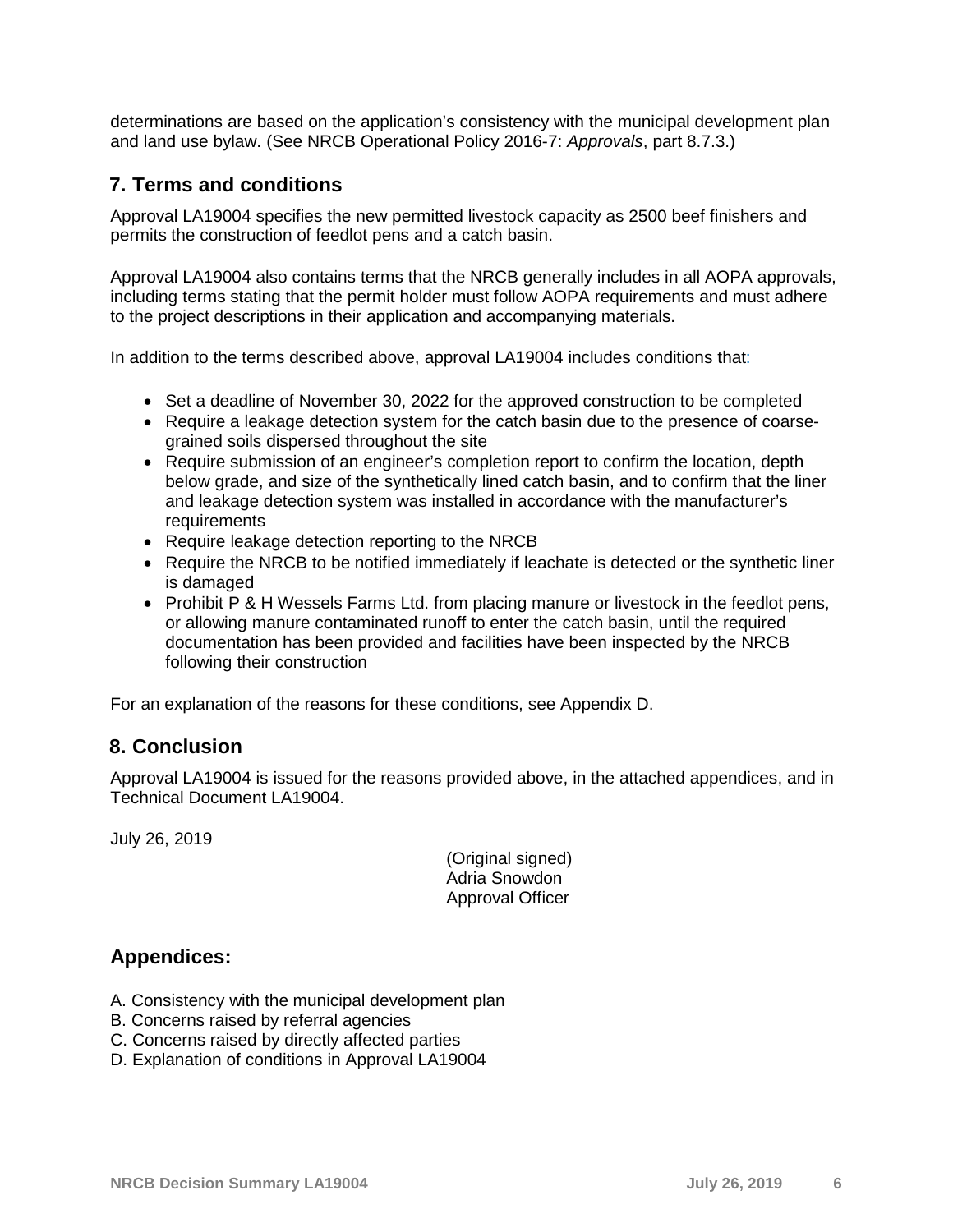## **APPENDIX A: Consistency with the municipal district development plan**

Under section 20 of AOPA, an approval officer may grant an approval only if the approval officer finds that the application is consistent with the "land use provisions" of the applicable municipal district development plan (MDP).

The NRCB interprets the term "land use provisions" as covering MDP policies that provide generic directions about the acceptability of various land uses in specific areas and that do not call for discretionary judgements relating to the acceptability of a given confined feeding operation (CFO) development. (See NRCB Operational Policy 2016-7: *Approvals*, part 8.2.5.) Under this interpretation, the term "land use provisions" also excludes MDP policies that impose procedural requirements. In addition, section 20(1.1) of the act precludes approval officers from considering MDP provisions "respecting tests or conditions related to the construction of or the site" of a CFO or manure storage facility, or regarding the land application of manure. (These types of MDP provisions are commonly referred to as MDP "tests or conditions.")

P & H Wessel Farms Ltd. is located in the Municipal District of Willow Creek and is therefore subject to that district's MDP. The Municipal District of Willow Creek adopted the latest revision to this plan on June 14, 2017, under Bylaw #1765.

As relevant here, section 9.2 of the MDP directs the NRCB to consider six provisions. These are quoted below (in italics); each one is followed by my discussion of how the provision related to this application. The requested considerations are:

#### *(a) The cumulative effect of a new approval on any area near other existing CFO's/ILO's*

This policy is likely not a "land use provision," as it calls for project-specific, discretionary judgements about the types of cumulative effects that should be considered and the acceptable maximum levels of each of those effects. For this reason, I do not consider the MDP provision to be relevant to my MDP consistency determination. In any case, the application meets the AOPA requirements for minimum distance separation which is intended to mitigate nuisance impacts of CFO's such as odours. Additionally, all CFO operators are required to meet AOPA nutrient loading limits for manure spreading which further mitigates the potential cumulative effects of a CFO.

*(b) Environmentally significant areas contained in the Municipal District of Willow Creek: Environmentally Significant Areas in the Oldman River Region report*

P & H Wessel Farms Ltd.'s proposed CFO is not within any areas designated "environmentally significant" in the referenced report.

#### *(c) Providing notice to adjacent landowners including applications for registration or authorization*

This is likely not a "land use provision" because of its procedural focus and thus I do not consider it to be relevant to my MDP consistency determination. At any rate, as explained above, the NRCB met the notification requirements of AOPA. The NRCB emailed referral letters and a copy of the complete application to the Municipal district of Willow Creek, Alberta Health Services (AHS), Alberta Environment and Parks (AEP) and Alberta Transportation. In addition, 40 courtesy letters were sent to people identified by the Municipal District of Willow Creek as owning or residing on land within the affected party radius of 1.5 miles. (See also Operational Policy 2016-8: *Approvals*, part 6).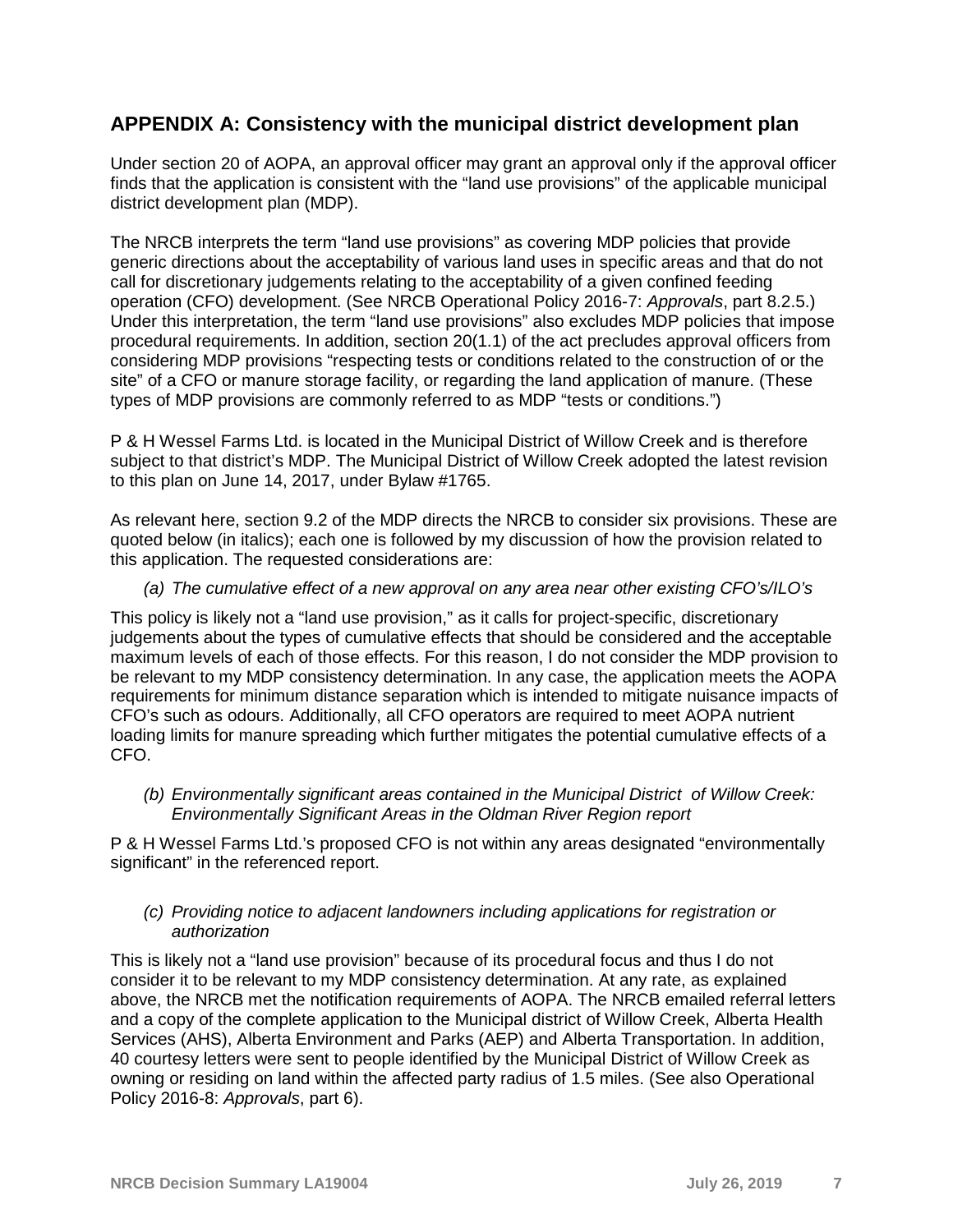#### *(d) Applying minimum distance separation calculations to all country residential development*

I interpret "minimum distance separation" as referring to the minimum distance separation (MDS) requirements in section 3 and Schedule 1 of the Standards and Administration Regulation under AOPA. There is no country residential development located within the MDS for P & H Wessels Farms Ltd.'s CFO and the application meets the AOPA MDS requirements.

*(e) Restricting development in the flood plain, floodway, the flood way fringe and flood prone, or hazard lands within or adjacent to any watercourse within the MD; and (f) Restricting development in any wetland or riparian area*

As discussed in Technical Document LA19004, P & H Wessels Farms Ltd.'s new CFO meets the AOPA setbacks to common bodies of water and is not located in a known flood plain. The proposed CFO facility is not also not located in a wetland or riparian area. This provision is therefore met by the application.

For these reasons, I conclude that the application is consistent with the land use provisions of the Municipal District of Willow Creek's MDP. The district's response supports my conclusion.

In my view, the Land Use Bylaw is clearly incorporated in the MDP in section 15.5:

#### *The Development Authority shall require the NRCB to take into consideration the policies adopted in this plan and the Land Use Bylaw, when issuing an approval.*

Therefore I also considered the application's consistency with this document. Under the Municipal District of Willow Creek's Land Use Bylaw (#1743), the subject land is currently zoned as Rural General. CFOs are not listed as prohibited, permitted, or discretionary land use under this zoning. Ordinarily, a land use bylaw intends to preclude land uses that are not listed as permitted or discretionary (and that do not meet any other relevant criteria). However, the land use bylaw lists "intensive livestock operations" (ILOs), defined essentially as CFOs below AOPA's permit thresholds, as a discretionary use within areas zoned Rural General. In addition, there is a provision in the Rural General part that limits parcel sizes for CFOs. If the municipality had really intended to outlaw CFOs in this district, this lot size restriction would be pointless.

Therefore, I interpret the omission of CFOs from the lists of permitted and discretionary land uses as simply the municipality's recognition that, since AOPA came into effect in 2002, the NRCB is responsible for permitting CFOs.

As for the lot size restriction, section 2(d) of the Rural General part of the bylaw states that the "parcel size shall remain the same size for which the development approval was originally issued." Since CFOs are not listed in the LUB, it is my interpretation that the lot restrictions are intended to apply to ILOs that are permitted by the municipality, and are not intended to apply to CFOs above AOPA's permit thresholds. Whatever the case, the proposed expansion meets this restriction.

Setbacks in the land use bylaw for all developments are met by this application. For these reasons, I conclude that the application is not inconsistent with the land use bylaw.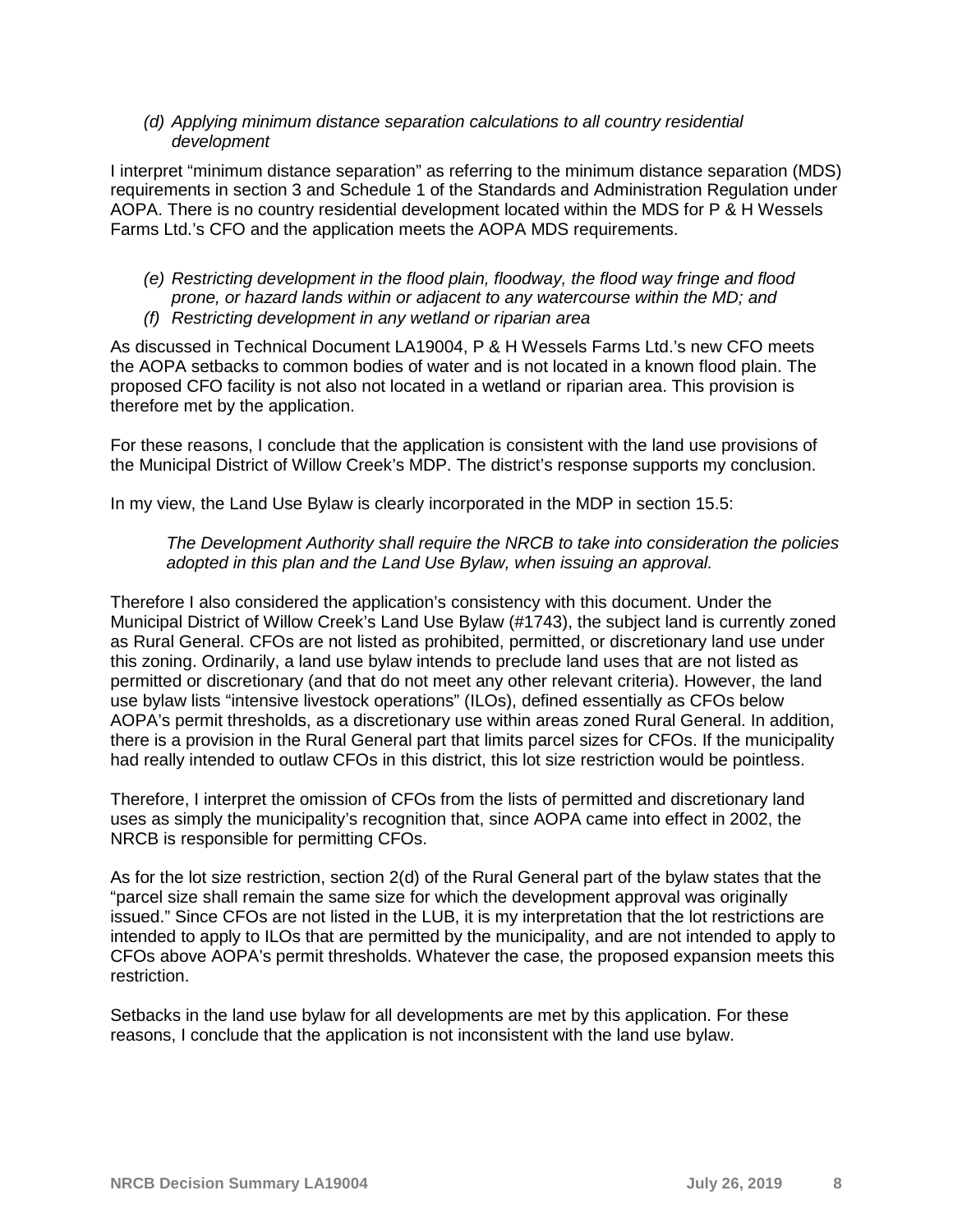## **APPENDIX B: Concerns raised by Alberta Health Services, Alberta Environment and Parks**

## **1a. Alberta Health Services (AHS)**

In a letter dated March 14, 2019, Mike Swystun, an executive officer/public health inspector with AHS provided the following comments:

- Potential for the project to contribute to increased nitrate loading in groundwater resources. 11 water well samples taken from NW 33-7-26 W4M between March 2003 and August 2015 (at well depths ranging from 46 feet to 67 feet), had nitrate levels between 11.8 mg/L and 18.3 mg/L, exceeding the maximum allowable concentration for nitrate of 10 mg/L set by the Guidelines for Canadian Drinking Water Quality
	- o AHS recommends that P & H Wessel Farms Ltd. be required to conduct groundwater monitoring to detect any increased nitrates resulting from the development for the duration that the project is active
- Water samples taken from a well on SW 4-8-26 W4M in a 2013 study by the University of Calgary showed the following results after isotope testing:  $d^{15}$ Nnitrate = 28.6  $d^{18}$ Onitrate = 5.2 which are indicative of nitrates from sewage or manure origin.
	- $\circ$  AHS recommends that prior to the development receiving approval, the applicant undertake an intensive water and soil testing program to ensure manure generated from livestock in pens or catch basins does not infiltrate groundwater and lead to a further increase in groundwater nitrate concentrations

#### **Approval Officer's conclusion:**

As noted in the decision summary above, and further documented in Technical Document LA19004, the proposed CFO meets all AOPA technical requirements. Several of these requirements are designed to prevent or mitigate manure leakage from CFO facilities and thus prevent manure from contaminating ground and surface water. In addition, I have included a condition requiring the permit holder to conduct leak detection monitoring for the proposed catch basin. That condition will include a leakage detection system prescribed by the manufacturer of the synthetic liner used for the catch basin and approved in writing by the NRCB. This system is to be designed to detect any failures in the catch basin's synthetic liner. I will also include a condition requiring bi-annual reporting for the leakage detection system, to be submitted to the NRCB by September 30 and March 31 of each year, unless otherwise specified by the NRCB in writing

• Data from the boreholes included in the application show heterogeneous soil types including a substantial amount of gravel soils, which AHS feels may present a potential risk of further contamination of groundwater resources and an increase in nitrate loading

### **Approval Officer's conclusion:**

The engineering report included in Technical Document LA19004 indicates that the soil types present throughout the site provide a natural protective liner that meets AOPA technical requirements for the proposed feedlot pens. I discussed the report results in a phone conversation with John Lobbezoo, the engineer responsible for signing off on the report, and confirmed that he is confident that the protective layer is consistent throughout the site. This was further discussed with Stephanie Fleck, an Environmental Specialist with the NRCB, who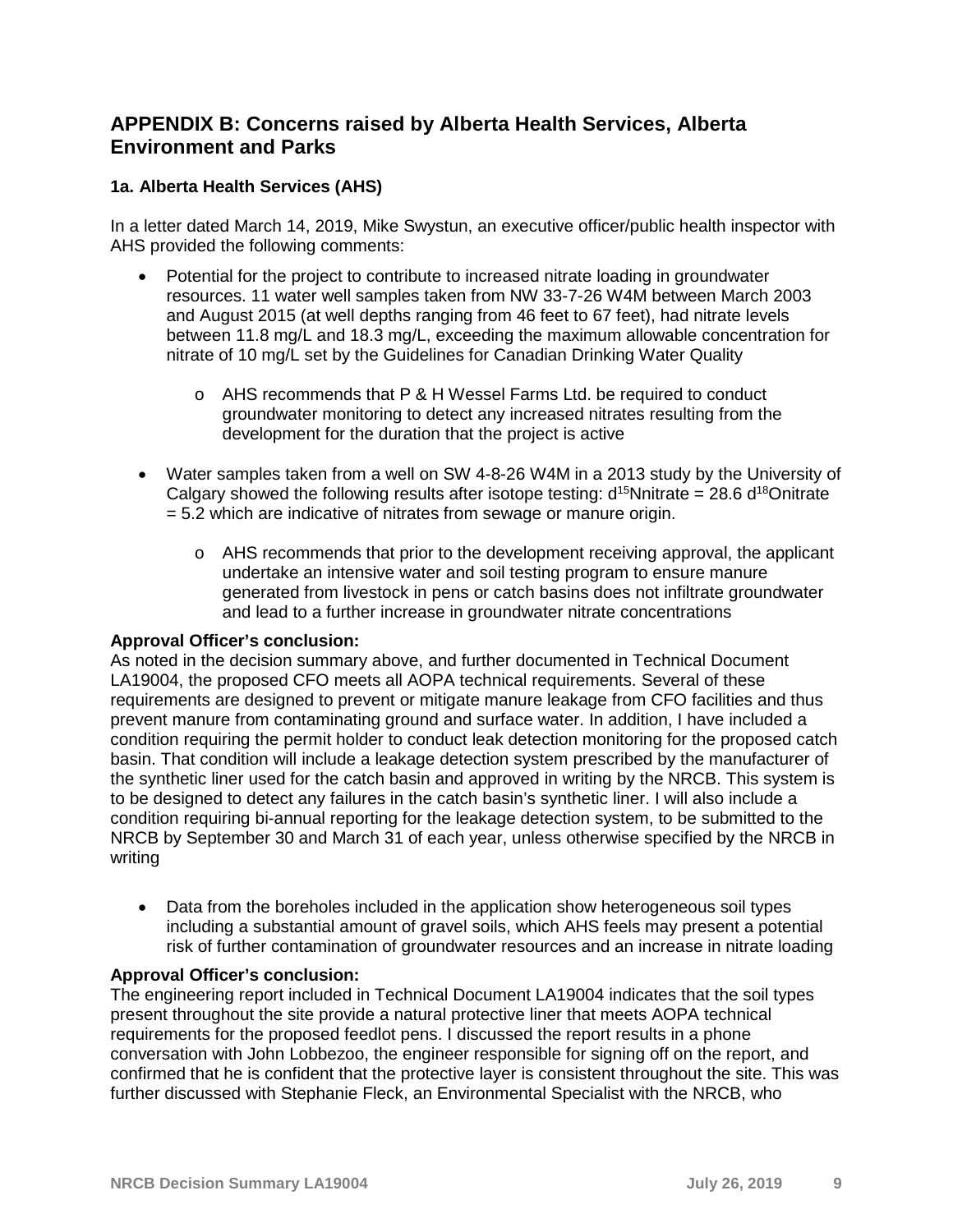supported this conclusion. As the AOPA requirements have been met for the pen liner and catch basin linter, this concern has been addressed.

• Dust control measures in place for the operation

#### **Approval Officer's conclusion:**

Minimum distance separation (MDS) is a tool for mitigating odours and other nuisance impacts from CFOs. As shown in Technical Document LA19004, P & H Wessels Farms Ltd.'s proposed CFO exceeds this MDS requirement to the nearest residences. Concerns or non-compliance related to CFO nuisance impacts can be directed towards the NRCB's complaint line at 1-866- 383-6722.

• It is unclear whether the P & H Wessels Farms Ltd. has a sufficient and approved water allocation for the proposed operation

#### **Approval Officer's conclusion:**

AHS concerns regarding a sufficient and approved water allocation for the operation is addressed below, in my response to Alberta Environment and Parks comments.

#### **b. Alberta Environment and Parks (AEP)**

In an email dated March 6, 2019, Jeff Gutsell, a hydrogeologist with AEP stated the following:

- Neither SW 4-8-26 W4M nor NW 33-7-26 W4M are within an irrigation district and are unable to receive water from an irrigation district for a feedlot operation
- There are no water licenses associated with the three wells located on SW 4-8-25 W4M, with Well ID numbers 103473, 103474 and 2028608,
- There is an unauthorized dam structure on SW 4-8-25 W4M for which P & H Wessels Farms Ltd. does not have a license

#### **Approval Officer's conclusion:**

In addressing water licensing concerns, Alberta Environment and Parks (AEP) is responsible for licensing the use of surface water and groundwater in the province. Operations or residences that do not hold an AEP water license have to enter into an agreement with another water license holder such as an irrigation district in order to have access to sufficient water for their needs. Neither of the two processes, either obtaining a water license from AEP or entering into an agreement with an irrigation district, are under the jurisdiction of the NRCB.

For efficiency, and to avoid inconsistent regulation, NRCB approval officers generally do not consider water supply concerns when reviewing AOPA permit applications, other than ensuring that applicants sign one of the water licensing declarations listed in the part 2 application form. (This declaration is on page 6 of Technical Document LA19004. See also NRCB Operational policy 2016-7: *Approvals*, part 8.10.) P & H Wessels Farms Ltd.'s application includes a signed declaration indicating that they do not require a *Water Act* license as they currently have an adequate water supply licensed under the *Water Act*.

The above water allocation concerns were forwarded to the applicant who was notified that obtaining a water license from AEP or entering into an agreement with another water license holder was their responsibility. P & H Wessels Farms Ltd. have since confirmed that they have contacted AEP and are in the process of licensing water sources to be used for the operation. A permit issued under AOPA does not mean that an operator will receive a water license for their operation. Any construction done without having the necessary licenses and permits in place is done at the operator's own risk.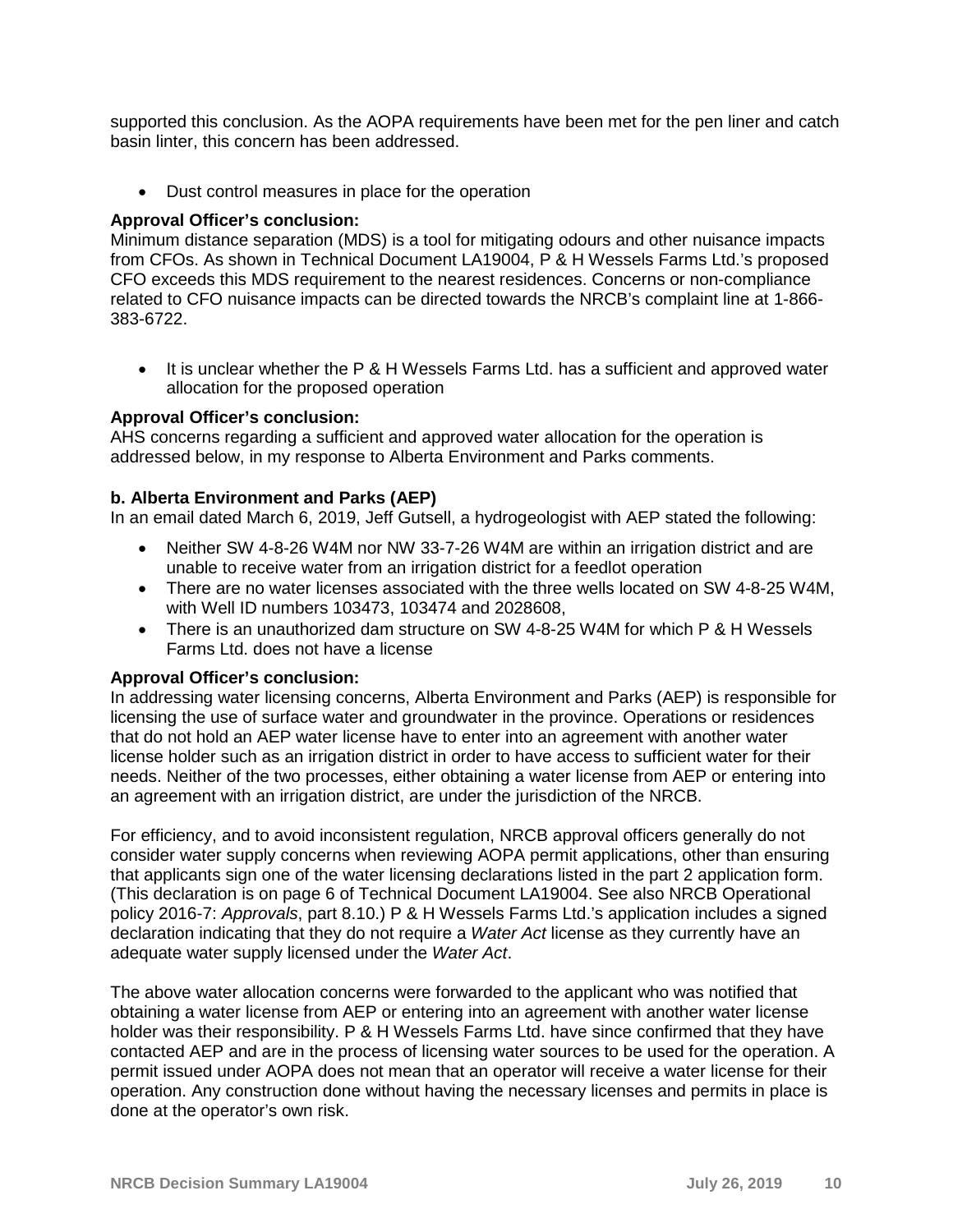- The presence of a shallow sand and gravel unit ranging in depth from 1.5 to 3 m dispersed across the site, as well as soft bedrock at a similar depth range, which the proposed catch basin would intersect.
- Synthetic liners are known to fail over time, through perforations or deterioration, posing a potential risk to groundwater.
- AEP recommends that monitoring/sentinel wells should be installed at the catch basin to mitigate the risk to groundwater.

#### **Approval Officer's conclusion:**

Similar concerns were raised by AHS, they are addressed in my response to AHS comments (see section 1a, above).

The proposed synthetically lined catch basin meets AOPA regulations, as indicated in Technical Document LA19004 and further discussed in Appendix C.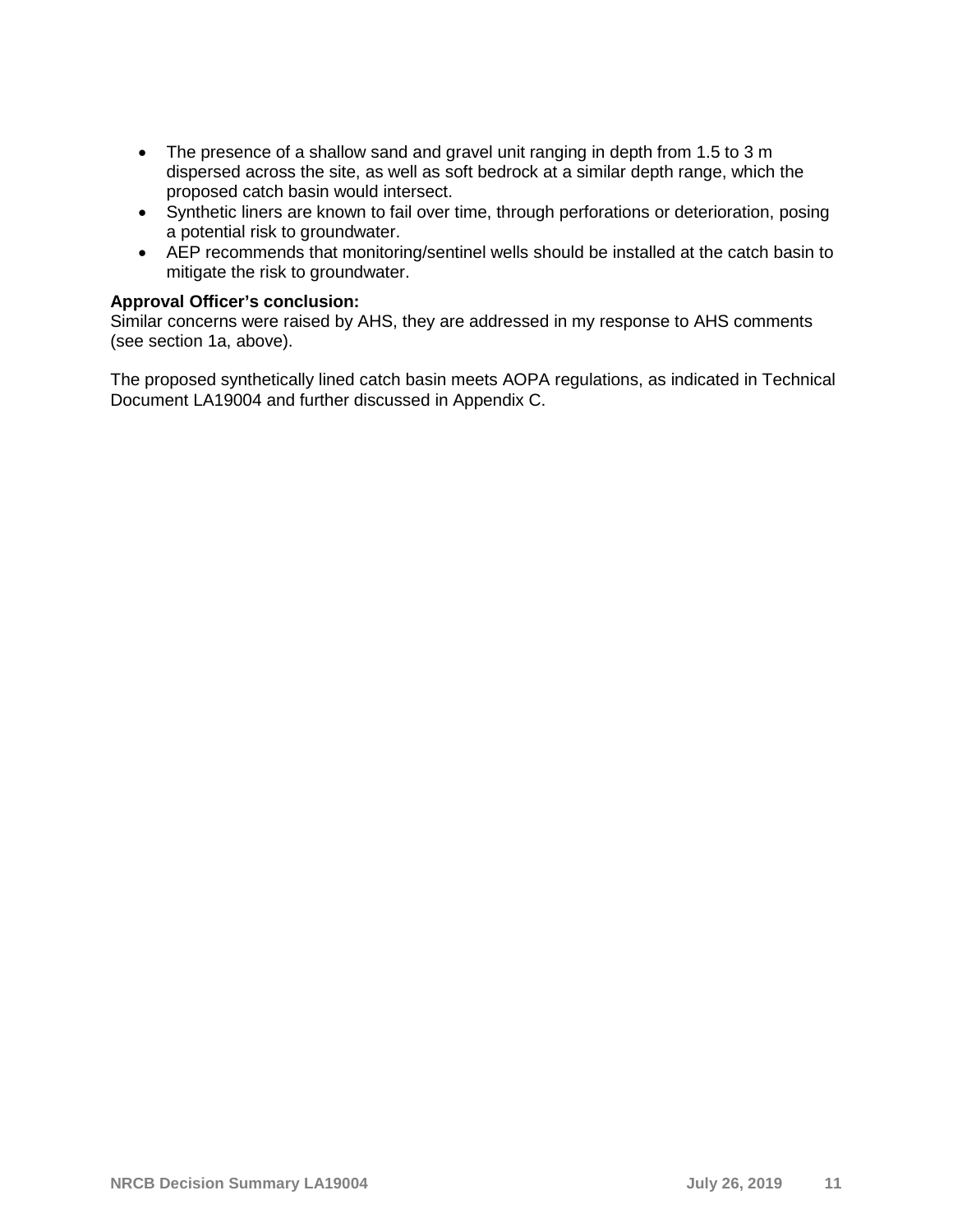## **APPENDIX C: Concerns raised by directly affected parties**

The following individuals own or reside on land within the "affected party radius," as specified in section 5(c) of the Agricultural Operation, Part 2 Matters Regulation. They also submitted responses to the application in a timely manner. Therefore, under NRCB policy, these individuals are presumed to be "directly affected" by the application. See NRCB Operational Policy 2016:7 – *Approvals* (May 18, 2018), part 6.2.

| Stasha Donahue                              | NW 28-7-26 W4M                                                                                                          |
|---------------------------------------------|-------------------------------------------------------------------------------------------------------------------------|
| <b>Edith Evans</b>                          | N $\frac{1}{2}$ 34-7-26 W4M                                                                                             |
| Kelly and Peg Donahue                       | Section 8-8-26 W4M, NW 5-8-26 W4M                                                                                       |
| Wendy and John McKinnon                     | Section 27-7-26 W4M                                                                                                     |
| Mark and Ali Meech                          | SE 32-7-26 W4M                                                                                                          |
| Stan and Jean McNab<br>Bill and Wanda McNab | Section 3-8-26 W4M, Section 2-8-26 W4M<br>Section 11-8-26 W4M, 3/4 10-8-26 W4M<br>NW 1/4 34-8-26 W4M, N 1/2 35-8-26 W4M |
| Robert Rippin and Niesje Vanden Dool        | SW 33-7-26 W4M                                                                                                          |
| Jadon and Jana Sharrat                      | SE 33-7-26 W4M                                                                                                          |
| Frank Wesley and Joy Hurlburt               | SE 4-8-26 W4M                                                                                                           |

I consider the concerns as follows:

• *Adequate Water Supply, compensation for loss of water supplies (Edith Evans, Kelly and Peg Donahue, Robert Rippin and Niesje Vanden Dool, Jadon and Jana Sharrat, Frank Wesley and Joy Hurlburt, Stan and Jean McNab, Bill and Wanda McNab)*

### **Approval Officer's conclusions:**

This concern is addressed in Appendix B. As stated in my response to Alberta Environment and Parks (AEP) comments, AEP is responsible for licensing the use of surface water and groundwater in the province. The applicant has also been reminded that it is their responsibility to acquire the necessary licenses/water conveyance agreements prior to populating the CFO.

• *Odour, air quality, spread of invasive weeds (Wendy and John McKinnon, Frank Wesley and Joy Hurlburt, Stan and Jean McNab, Bill and Wanda McNab)*

## **Approval Officer's conclusion:**

AOPA's minimum distance separation (MDS) is a means for mitigating odour and other nuisance impacts from CFOs. While it is true a new CFO will likely result in an increase in nuisance impacts, the application meets the MDS requirements under AOPA, and this should minimize the nuisance impacts which may result from the CFO.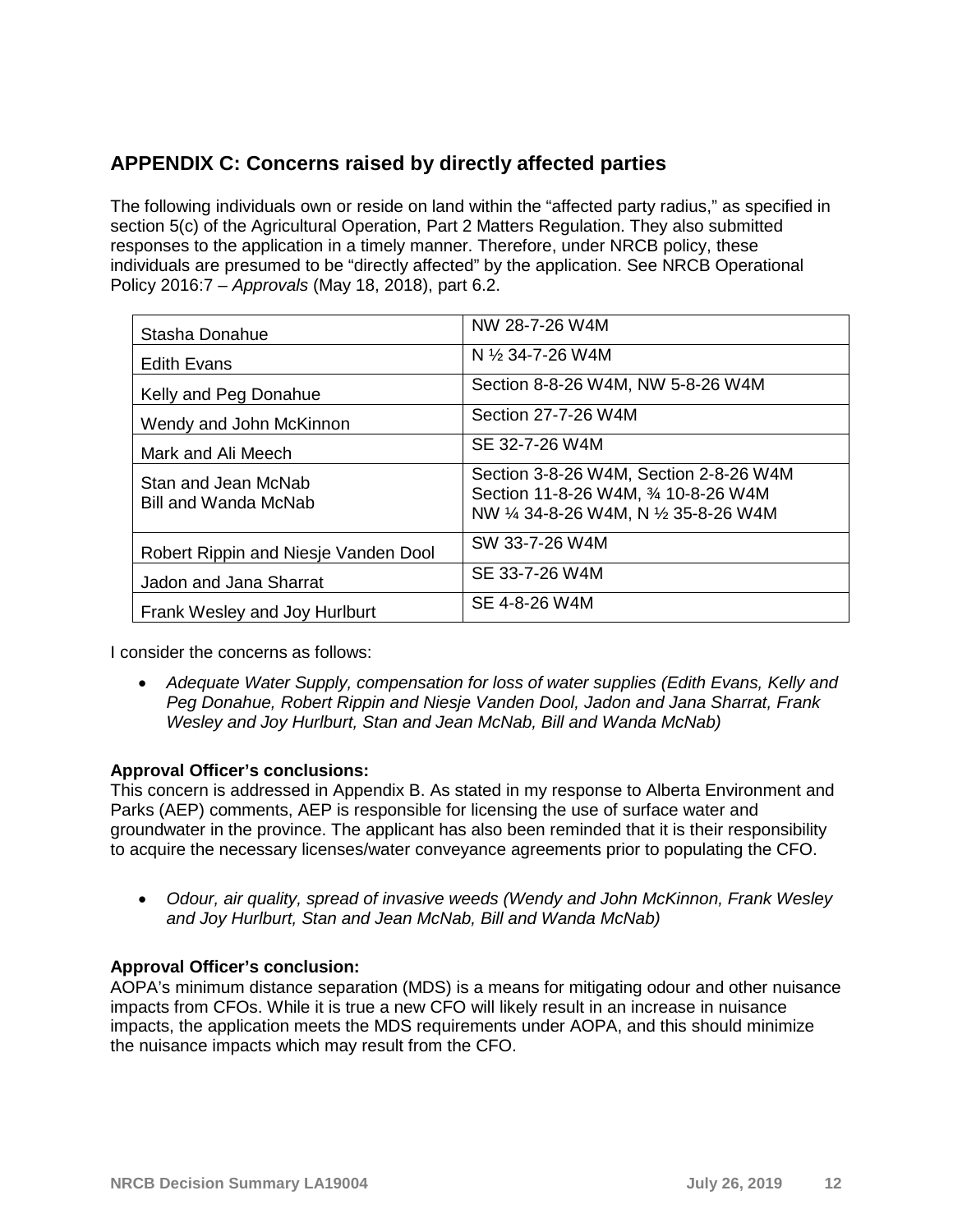• *Noxious Weeds (Frank Wesley and Joy Hurlburt)*

#### **Approval Officer's conclusion:**

There are no provisions under the AOPA relating directly to noxious weeds. However, operators are required to abide by all applicable regulations and standards, in the case of noxious weeds, the *Weed Control Act*. Therefore this concern will not be addressed further.

• *Surface water drainage controls and surface water quality monitoring (Stasha Donahue, Kelly and Peg Donahue, Robert Rippin and Niesje Vanden Dool, Jadon and Jana Sharrat, Frank Wesley and Joy Hurlburt, Stan and Jean McNab, Bill and Wanda McNab)*

#### **Approval Officer's conclusion:**

AOPA includes several requirements to protect surface water from manure-contaminated runoff. One of these requirements is in section 7(1)(c) of the Standards and Administration Regulation, which precludes permitting manure storage facilities within 30 metres of a "common body of water." The nearest common body of water is an ephemeral creek that is located 303 metres from the proposed feedlot pens.

Another runoff-related requirement in the Standards and Administration Regulation is in section 19, which requires that catch basins be large enough to store sufficient runoff from a one day rainfall that has a one in 30 year probability, plus a half metre freeboard above that minimum storage level. P & H Wessels Farms Ltd.'s proposed catch basin meets this storage requirement, as shown on page 33 of Technical Document LA19004.

The applicant also provided me with additional information demonstrating the fill and sloping to be included in the construction of the feedlot pens. That, combined with the natural contour of the land will control runoff, and exclude run-on water to meet AOPA requirements. Based on the above information it is my opinion this concern has been addressed.

Two statements of concern indicated concern that the proposed pens (feedlot pens #1) at SW 4- 8-26 W4M may pose a risk of contamination to Hay Coulee and a nearby well. As this facility has been removed from the application I will not be addressing it in this decision summary.

• *Catch basin construction design and materials (Robert Rippin and Niesje Vanden Dool, Jadon and Jana Sharrat, Stan and Jean McNab, Bill and Wanda McNab)*

#### **Approval Officer's conclusions:**

As stated in the paragraph above, the proposed catch basin will be large enough to meet the AOPA runoff control storage requirement for the area, with the proposed feed lot pens sloped and contoured to direct any surface runoff into the catch basin.

In addition to this, section 9 of *Standards and Administration Regulation* states that a manure collection area must have a protective liner or layer that meets AOPA requirements. This requirement ensures that ground water is protected. As stated in Technical Document LA19004, the proposed catch basin liner will be a synthetic liner, HDPE 40 Textured Geomembrane, which exceeds the AOPA requirements.

Conditions will also be included requiring confirmation from a qualified engineer that the catch basin liner has been constructed in accordance with the proposed design, and in accordance with the manufacturer's requirements. I have also included a condition stating that construction is to cease and the NRCB be notified immediately if the water table is encountered during construction of the catch basin.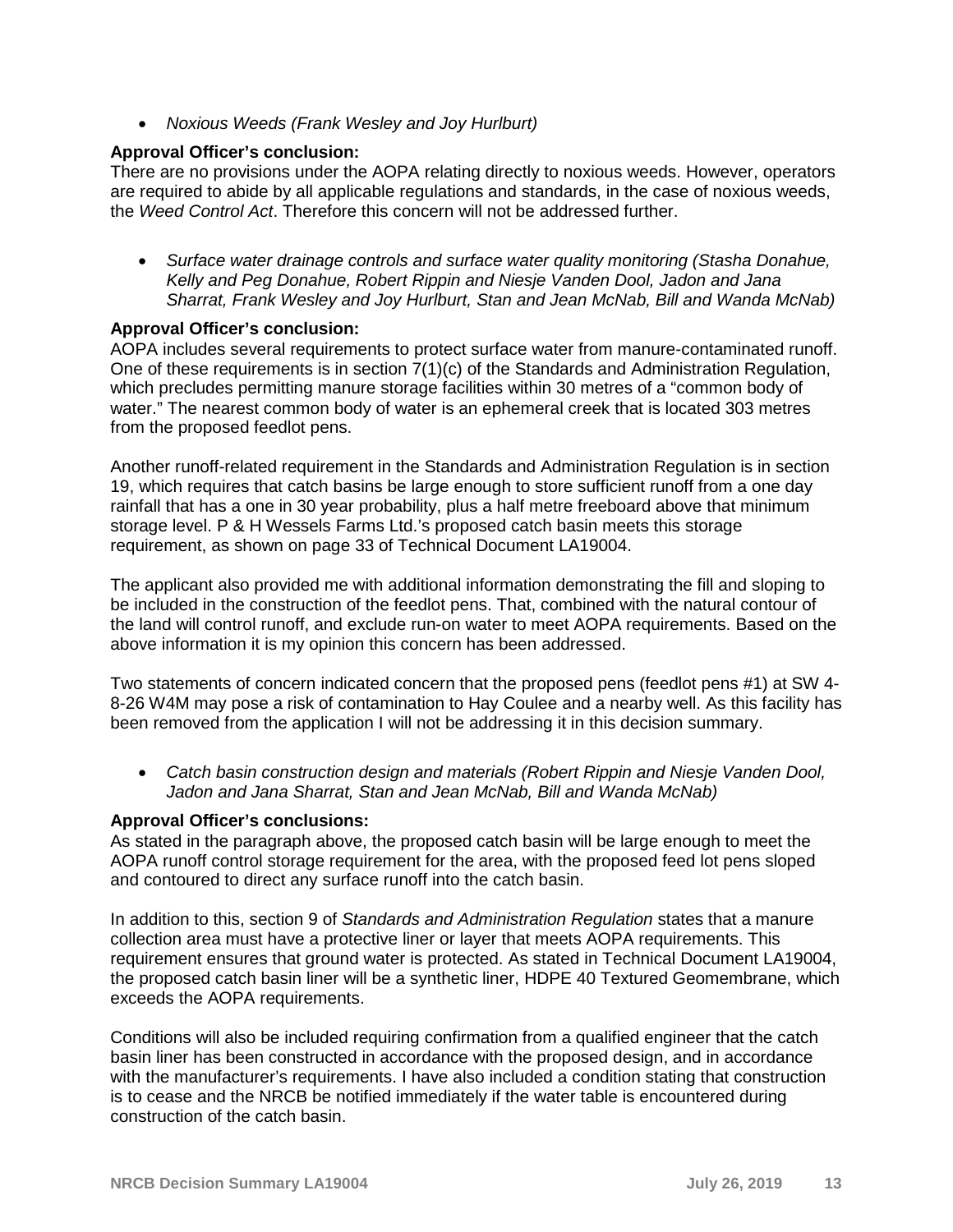• *Groundwater monitoring (Kelly and Peg Donahue, Mark and Ali Meech, Stan and Jean McNab, Bill and Wanda McNab)*

#### **Approval Officer's conclusions:**

This concern is addressed in Appendix B in my response to AHS comments. As well, in Appendix D, I describe the condition to be included in Approval LA19004 which requries leak detection monitoring and reporting for the proposed catch basin. This condition also requires the permit holder to contact the NRCB immediately if leachate is detected or the liner is damaged.

• *Fire hazard (Edith Evans, Jadon and Jana Sharratt, Frank Wesley and Joy Hurlburt*

#### **Approval Officer's conclusions:**

There are no provisions under the AOPA relating directly to fire hazard. However, permit holders must also abide by legislation and rules under other regulatory bodies. Fire hazard is addressed under the *Forest and Prairie Protection Act* and applicable Willow Creek burning permit bylaw.

• *Groundwater quality (Stasha Donahue, Kelly and Peg Donahue, Wendy and John McKinnon, Mark and Ali Meech, Robert Rippin and Niesje Vanden Dool, Jadon and Jana Sharrat, Stan and Jean McNab, Bill and Wanda McNab)*

#### **Approval Officer's conclusions:**

As noted in the decision summary above and Technical Document LA19004, the proposed CFO facilities meet all AOPA technical requirements. Several of these requirements are designed to prevent or minimize manure leakage from CFO facilities and thus to prevent manure from reaching and contaminating groundwater.

As noted in section 5 of the decision summary, the proposed facilities were assessed using the NRCB's environmental risk screening tool (ERST) and determined to pose a low potential risk to groundwater.

AOPA also has regulations in place that set nutrient application limits. These regulations are in place to prevent overloading of soils with nitrogen and minimize the potential for manure to impact groundwater. Regulations also require operators to test the land on which manure is applied at least every three years for nitrogen and salts, and to have these results available for inspection by the NRCB.

• *Property values (Wendy and John McKinnon)*

### **Approval Officer's conclusion:**

In several review decisions, the NRCB's board members have stated that concerns regarding effects on land or property values are "not a subject for [the board's] review under AOPA" or for approval officers' consideration of permit applications. According to the board, impacts on property values are a land use issue which is a "planning matter dealt with by municipalities in municipal development plans and land use bylaws." (RFR 2018-05 *Hutterian Brethren of Summerland* at p 9). As explained in Appendix A above, P & H Wessels Farms Ltd.'s application is consistent with the land use provisions of the district's MDP and LUB.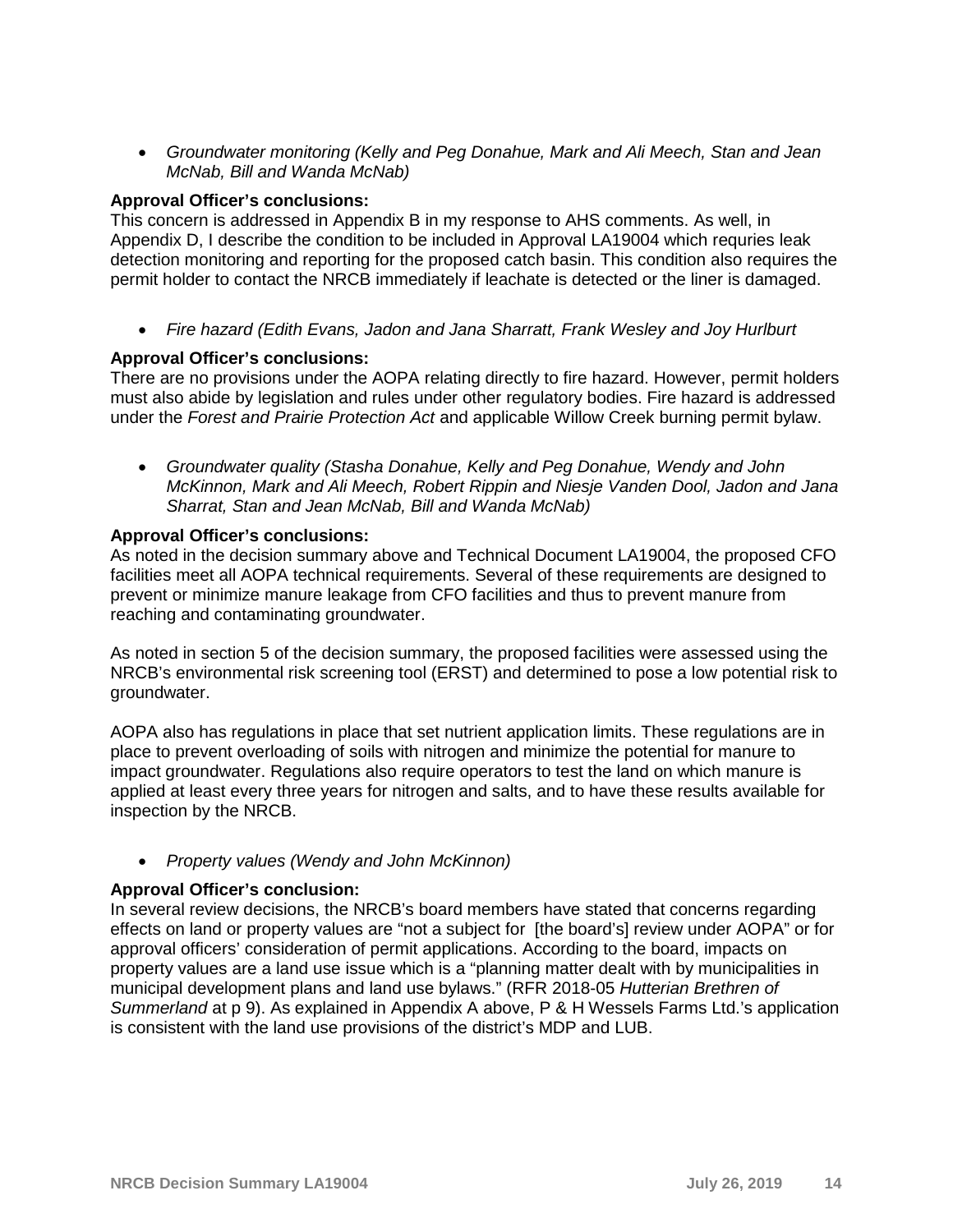• *Road use and traffic (Mark and Ali Meech, Robert Rippin and Niesje Vanden Dool, Jadon and Jana Sharrat, Frank Wesley and Joy Hurlburt)*

## **Approval Officer's conclusion:**

The NRCB does not have direct responsibility for regulating road use. On the other hand, section 18 of the *Municipal districtGovernment Act* gives counties "direction, control and management" of all roads within their borders. It is impractical and inefficient for the NRCB to attempt to manage road use through AOPA permits. (See Operational Policy 2016-7: *Approvals*, part 8.9.).

• *Cumulative effects (Robert Rippin and Niesje Vanden Dool, Jadon and Jana Sharrat)*

## **Approval Officer's conclusion:**

AOPA does not expressly require approval officers to consider the cumulative effects of proposed developments together with those of other existing CFOs or other activities in the area, and the NRCB's board members have directed approval officers to ignore cumulative effects in their permitting decisions. For example, in a 2011 decision, the board stated that consideration of cumulative effects is "not within the Board's regulatory mandate. As a statutory decision maker, the Board takes its direction from the authorizing legislation. AOPA does not provide for cumulative effects assessment." (RFR 2011-02 *Zealand Farms* at p 5.) NRCB policy presumes that an application meets the "acceptable community effects" and "appropriate use of land" if the application is consistent with the MDP and the LUB. These provisions were discussed in Appendix A, above. I determined the application to be consistent with the MDP and LUB and that therefore this concern has been adequately addressed.

• *Dead animal disposal (Edith Evans, Kelly and Peg Donahue, Robert Rippin and Niesje Vanden Dool, Jadon and Jana Sharrat, Stan and Jean McNab, Bill and Wanda McNab)*

### **Approval Officer's conclusion:**

Livestock mortality disposal regulations are administered by Alberta Agriculture and Forestry. Therefore, the planned method of disposal is not required in an NRCB application. All CFO operators must comply with the *Disposal of Dead Animals Regulation*, AR 132/2014 under the *Animal Health Act*.

• *Animal welfare and containment (Edith Evans, Jadon and Jana Sharrat, Frank Wesley and Joy Hurlburt, Stan and Jean McNab, Bill and Wanda McNab)*

### **Approval Officer's conclusion:**

Livestock producers aspire to contain their animals in the facilities into which they are placed. In the event that one or more livestock escape these facilities regulations are in place to deal with the situation. This is regulated by Alberta Agriculture and Forestry under the *Stray Animals Act.* Therefore, the planned method of containing animals and re-capturing escapees is not required in an NRCB application.

AOPA does not directly address animal densities and associated animal welfare impacts in feedlot facilities. However, operators are required to abide by all applicable regulations and standards (i.e. *Animal Protection Act, Animal Health Act*) which indirectly relate to this concern. Therefore this concern will not be addressed further.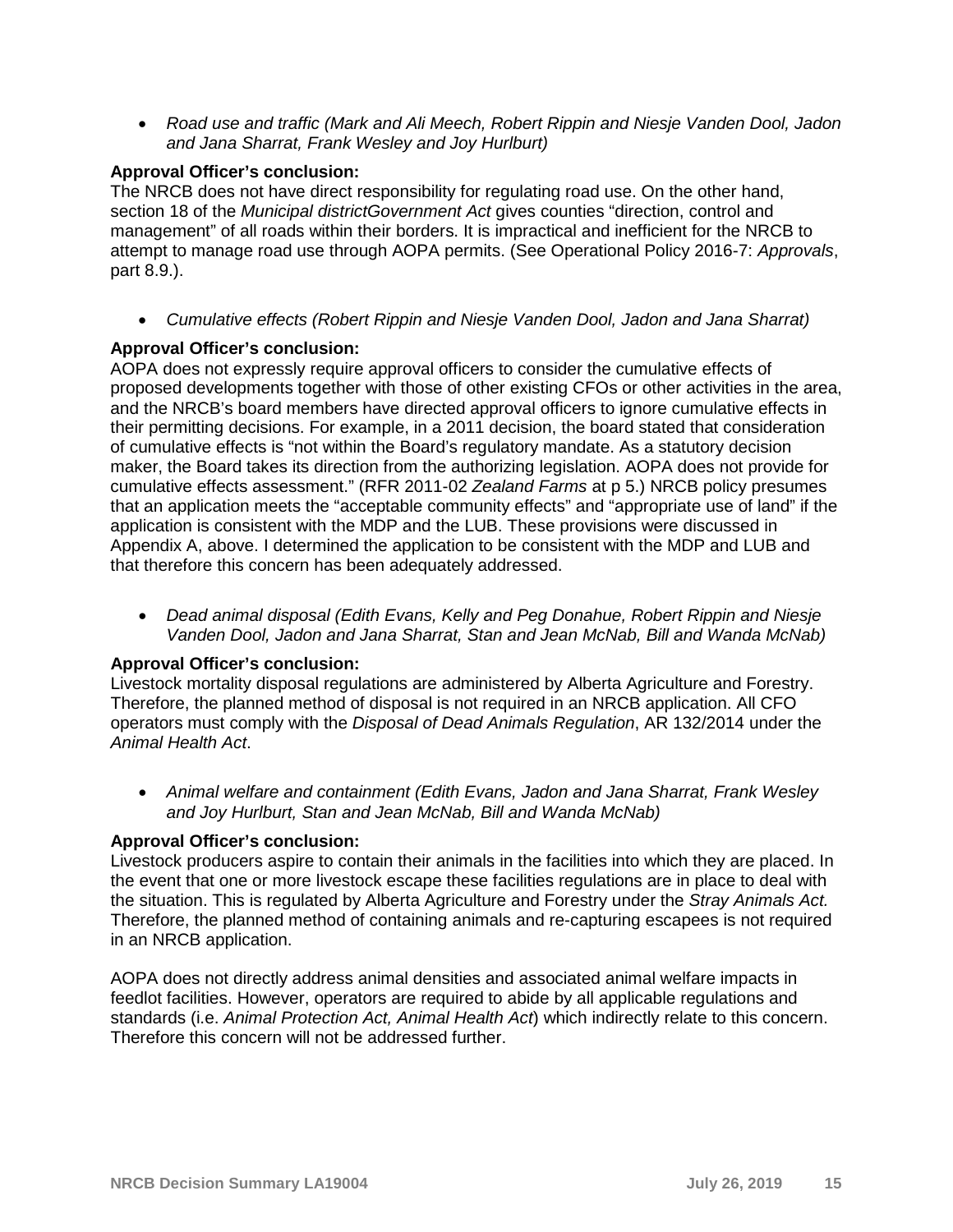• *Potential for change to a hog operation (Wendy and John McKinnon)*

## **Approval Officer's conclusion:**

P & H Wessels Farms Ltd. would require a new permit under the AOPA for a change in animal category (ie such as changing from a beef to a swine CFO). Public notice would be required as part of such an application process.

• *Manure application, land base for manure application, manure spreading record keeping (Kelly and Peg Donahue, Robert Rippin and Niesje Vanden Dool, Stan and Jean McNab, Bill and Wanda McNab)*

### **Approval Officer's conclusion:**

Manure application is addressed in section 24 of the Standards and Administration Regulation. Section 24(1) requires manure to be incorporated within 48 hours of application when it is applied to cultivated land. Incorporating reduces odours by working the manure into the soil. However, land application of manure is typically only carried out once or twice per year and is of limited duration.

Alternatively, section 24 (5)(a) allows manure to be applied without incorporation on forage and directly seeded crops, in order to conserve the soil. The manure must be applied at least 150 m from any residence. This setback requirement helps mitigate the odour impacts from the manure spreading.

Complaints about CFO-related issues can be reported to the NRCB's 24 hour response line (1- 866-383-6722) and will be followed up on by an NRCB inspector within 24 hours. Neighbours can also call any NRCB office during regular business hours if they have questions about permit conditions or ongoing AOPA operational requirements.

Section 24 of the Standards and Administration Regulation also requires an applicant to demonstrate that they have access to a sufficient land base to utilize their manure for the first year, following the granting of the application. For this proposal, 964 acres of land in the black soil zone is required for manure spreading. The applicant has provided proof that they have access to 1590 acres of manure spreading land, all of which I have verified to be in the black soil zone. These manure spreading lands may change over time, and the operator must keep records to show where the manure has been applied.

AOPA has requirements to protect the soil, groundwater, and surface water from excessive application of manure nutrients. These include soil testing requirements, soil salinity limits, nitrate-nitrogen limits, and setbacks from water bodies, water wells, and residences. Operators are required to keep manure spreading and soil sampling records for five years and to provide them to the NRCB upon request.

• *Adequacy of natural liner (Robert Rippin and Niesje Vanden Dool, Jadon and Jana Sharrat, Stan and Jean McNab, Bill and Wanda McNab)*

### **Approval Officer's conclusion:**

The engineering report included in Technical Document LA19004 states that the naturally occurring protective layer for the proposed feedlot pens at NW 33-7-26 W4M meets or exceeds AOPA requirements. I have also addressed this in my response to AHS concerns in Appendix B. I have relied on the engineer, who concluded from permeability testing and boreholes that AOPA requirements are met.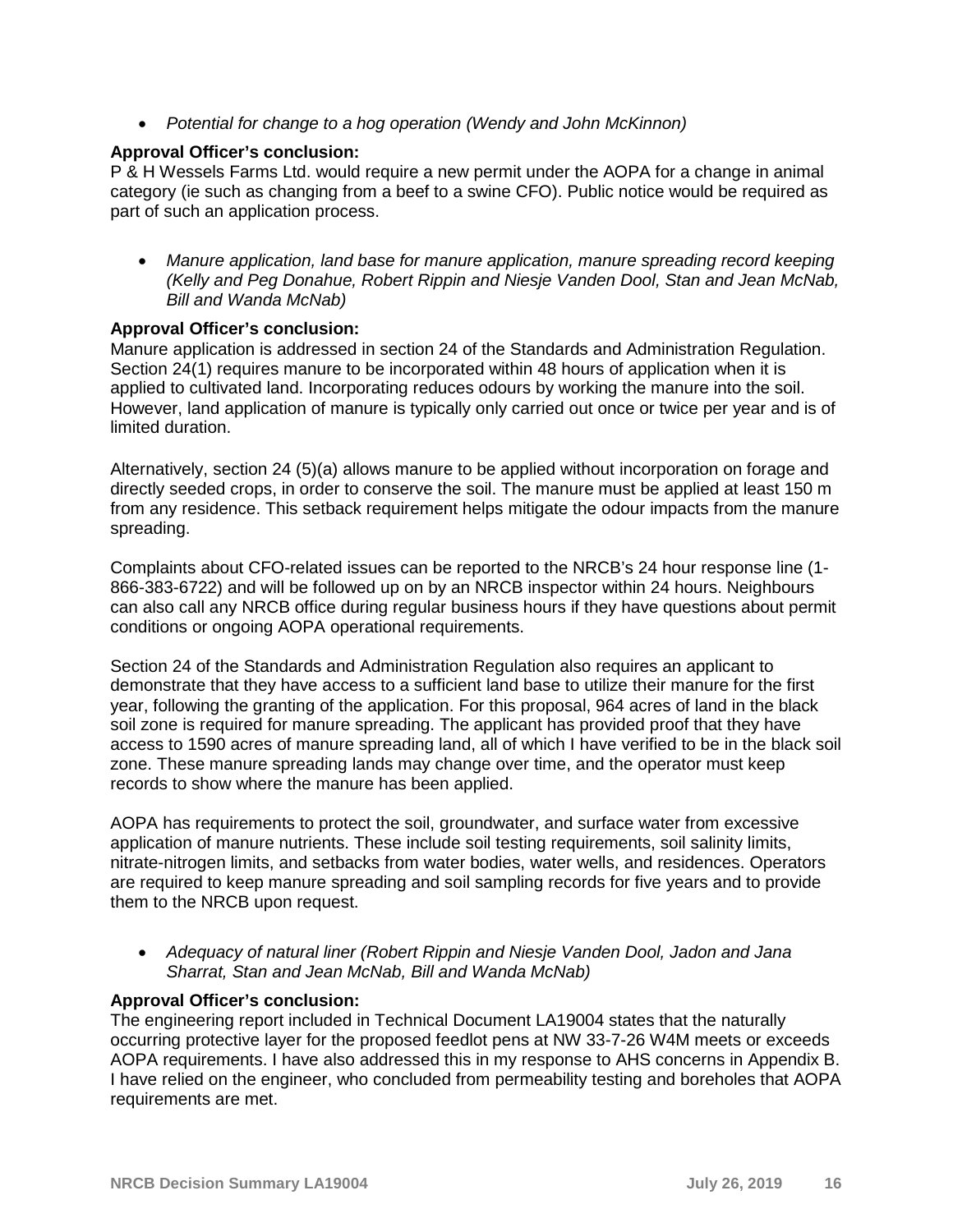• *Adequacy of borehole drilling and permeability testing procedures (Robert Rippin and Niesje Vanden Dool, Jadon and Jana Sharrat)*

## **Approval Officer's conclusion:**

There was a concern voiced that the permeability testing conducted in January was potentially not representative of actual conditions due to freezing temperatures. The concern was that this could result in difficulty keeping water running and ground thawed enough to accurately conduct the testing. However, data from AccuWeather indicates that temperatures in this area were unseasonably warm during January, fluctuating between 17° C and -23° C, with 24 of 31 days reaching a high of above zero. It is unlikely that conditions were too cold to allow for proper testing to be conducted. In addition to this, a qualified engineer signed off on the report containing the testing results, indicating that conditions were acceptable for testing.

There is also a concern regarding the results from borehole PW3-19 and its vicinity to the proposed pens at SW 4-8-26 W4M (feedlot pens #1). These pens have been removed from the application and so I will not be addressing statements of concerns relating specifically to that facility or its associated catch basin (catch basin #1).

• *Pen maintenance and manure buildup (Robert Rippin and Niesje Vanden Dool, Jadon and Jana Sharrat)*

## **Approval Officer's conclusion**

The pens meet AOPA liner requirements for solid manure, therefore I have determined that these concerns have been addressed (see Technical Document LA19004). Complaints about CFO-related issues can be reported to the NRCB's 24 hour response line (1-866-383-6722) and will be followed up on by an NRCB inspector within 24 hours. Neighbours can also call any NRCB office during regular business hours if they have questions about permit conditions or ongoing AOPA operational requirements.

• *Confusion regarding increase in animal numbers (Kelly and Peg Donahue, Frank Wesley and Joy Hurlburt)*

### **Approval Officer's conclusion:**

The initial application stated an increase from 0 to 5000 beef finishers. A statement of concern was submitted stating confusion over whether that number was in addition to or including the current livestock numbers currently owned by P & H Wessels Farms Ltd.

I have addressed this concern in the background section of this document. The applicant is applying to construct infrastructure at NW 33-7-26 W4M and to permit the area as a CFO for 2500 beef finishers. The applicant will continue to use the existing pens at SW 4-8-26 W4M for a seasonal feeding and bedding site, which is not considered as part of this application.

• *Availability of information regarding catch basin capacity and water quality to directly impacted landowners (Stan and Jean McNab, Bill and Wanda McNab)*

### **Approval Officer's conclusion:**

Section 19 of the Standards and Administration Regulation requires that catch basins be large enough to store sufficient runoff from a one day rainfall that has a one in 30 year probability, with a half metre freeboard above that minimum storage level. P & H Wessels Farms Ltd.'s proposed catch basin meets this storage requirement. This information is provided on page 33 of Technical Document LA19004, which forms a part of this decision. In relation to water quality information, a condition has also been included, as explained in Appendix D, requiring the permit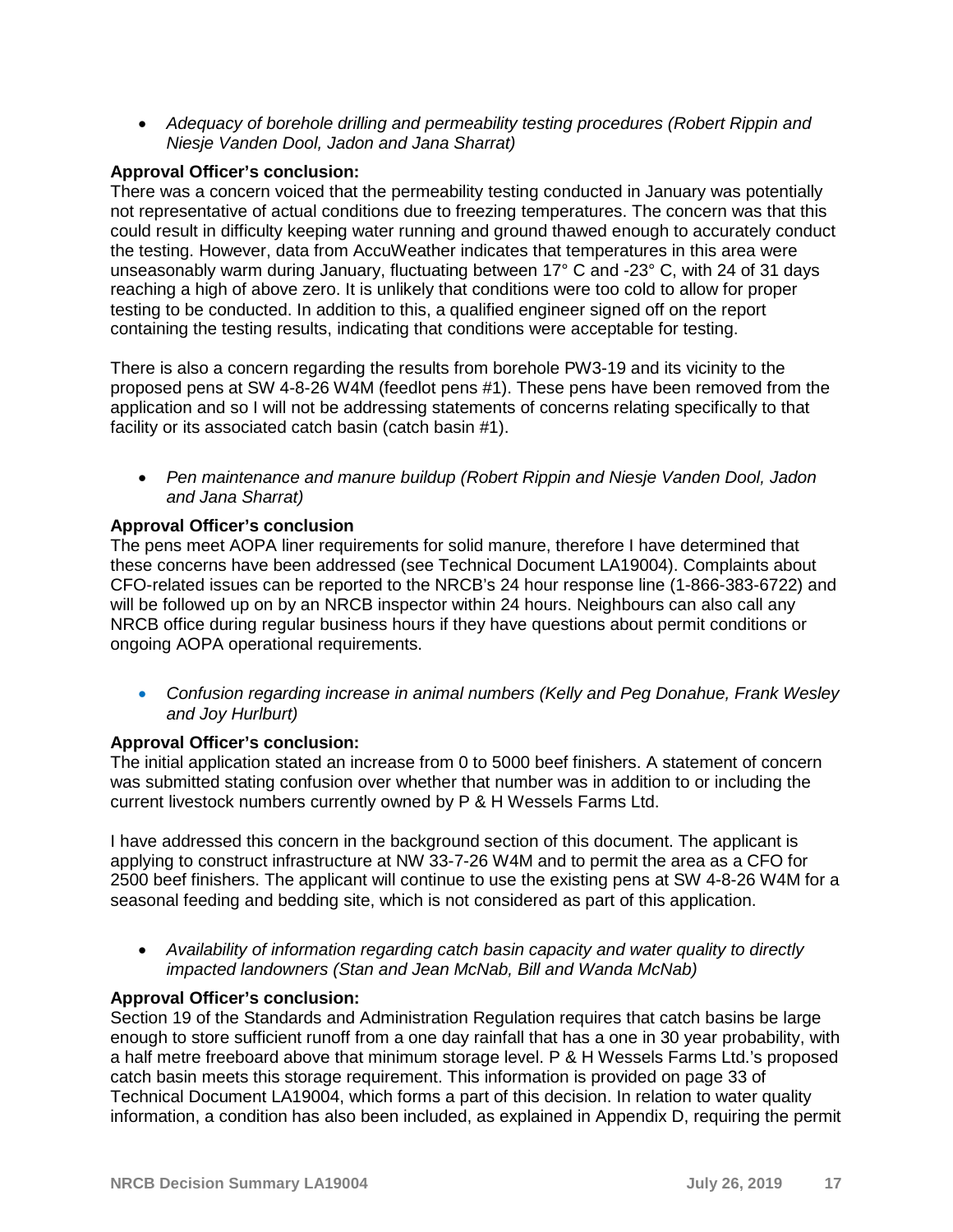holder to conduct leak detection monitoring and reporting for the proposed catch basin. Taking into consideration the above information, this concern has been addressed.

• *Testing of water quality and quantity prior to and following issuance of a permit (Kelly and Peg Donahue. Stan and Jean McNab, Bill and Wanda McNab)*

### **Approval Officer's conclusion:**

As noted in Appendix B, in my response to AEP comments, and further documented in Technical Document LA19004, the proposed CFO meets all AOPA technical requirements. Many of the requirements are designed to prevent or minimize manure leakage from CFO facilities and thus prevent CFO manure from reaching and contaminating groundwater. In addition to meeting these requirements, a condition will be included requiring the permit holder to conduct leak detection monitoring for the proposed catch basin according to a leakage detection system prescribed by the manufacturer of the synthetic liner used for the catch basin and authorized in writing by the NRCB. This system is designed to detect failures in the synthetically lined catch basin.

• *Enforcement of AOPA regulations (Mark and Ali Meech, Stan and Jean McNab, Bill and Wanda McNab)*

## **Approval Officer's conclusion:**

All operators are required to operate according AOPA and its regulations. The NRCB has jurisdiction over the implementation of AOPA. Complaints about CFO-related issues can be reported to the NRCB's 24 hour response line (1-866-383-6722) and will be followed up on by an NRCB inspector within 24 hours. Neighbours can also call any NRCB office during regular business hours if they have questions about permit conditions or ongoing AOPA operational requirements.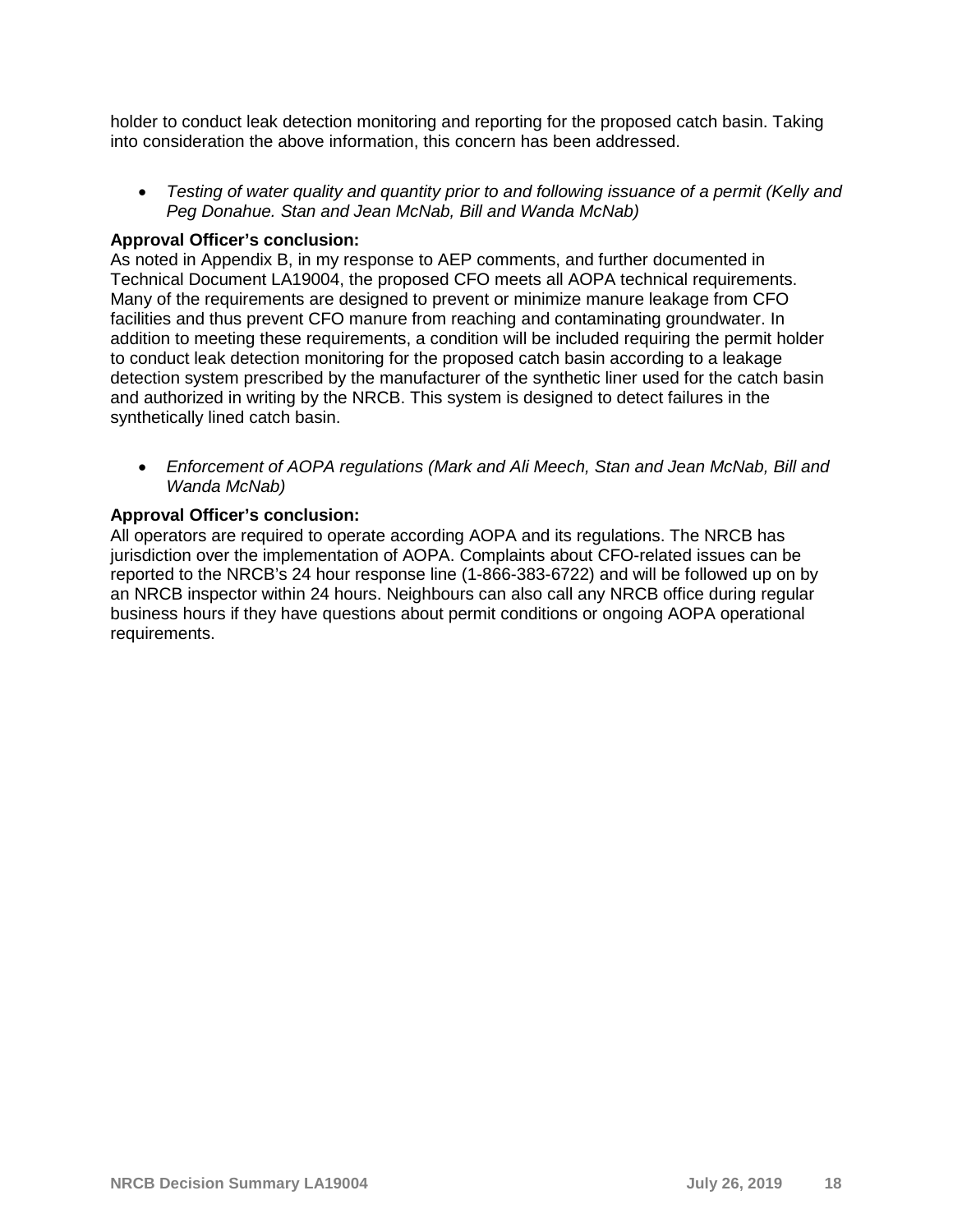# **APPENDIX D: Explanation of conditions in Approval LA19004**

Approval LA19004 includes several conditions, discussed below:

#### **a. Leak Detection System**

The permit holder will be required to install a leakage detection as prescribed by the manufacturer of the synthetic liner used for the catch basin. This system must be designed and installed to detect failures in the synthetically lined catch basin, and must be maintained in operable and accessible condition.

#### **b. Leakage Detection/Groundwater Monitoring**

As noted in Decision Summary LA19004 and Technical Document LA19004, the proposed catch basin poses a low potential risk to groundwater. However, based on the presence of coarsegrained soils dispersed at varying depths throughout the site, I determined it necessary for P & H Wessels Farms Ltd. to monitor the synthetically lined catch basin to detect if the synthetic liner leaks. Failure of the liner could be a source of groundwater contamination. A condition is included requiring P & H Wessels Farms Ltd. to conduct leak detection monitoring and reporting for the proposed catch basin.

#### **c. Construction above the water table**

Under sections 9(2) and (3) of AOPA's Standards and Administration Regulation, the bottom of a manure storage facility (MSF) must be at least one metre above the water table "at the time of construction."

Based on the information provided in drilling well logs, the proposed synthetically lined catch basin may not meet the one metre requirement of sections 9(2) and (3). However, because the depth of the water table can vary over time, the depth shown in the drilling well logs is not necessarily the depth that will occur at the time of construction. To ensure that the requirement is met, a condition is included requiring the applicant to cease construction and notify the NRCB immediately if the water table is encountered during construction of the catch basin.

### **d. Construction Deadline**

P & H Wessels Farms Ltd. proposes to complete construction of the proposed feedlot pens and catch basin by November 30, 2022. This time-frame is considered to be reasonable for the proposed scope of work. The deadline of November 30, 2022 is included as a condition in Approval LA19004.

#### **e. Post-construction inspection and review**

The NRCB's general practice is to include conditions in new or amended permits to ensure that the new or expanded facilities are constructed according to the required design specifications. Accordingly, approval LA19004 includes conditions requiring:

- a completion report, stamped by a qualified engineer, certifying that the synthetically lined catch basin
	- o has been constructed in accordance with the proposed design.
	- o is constructed in the approved location;